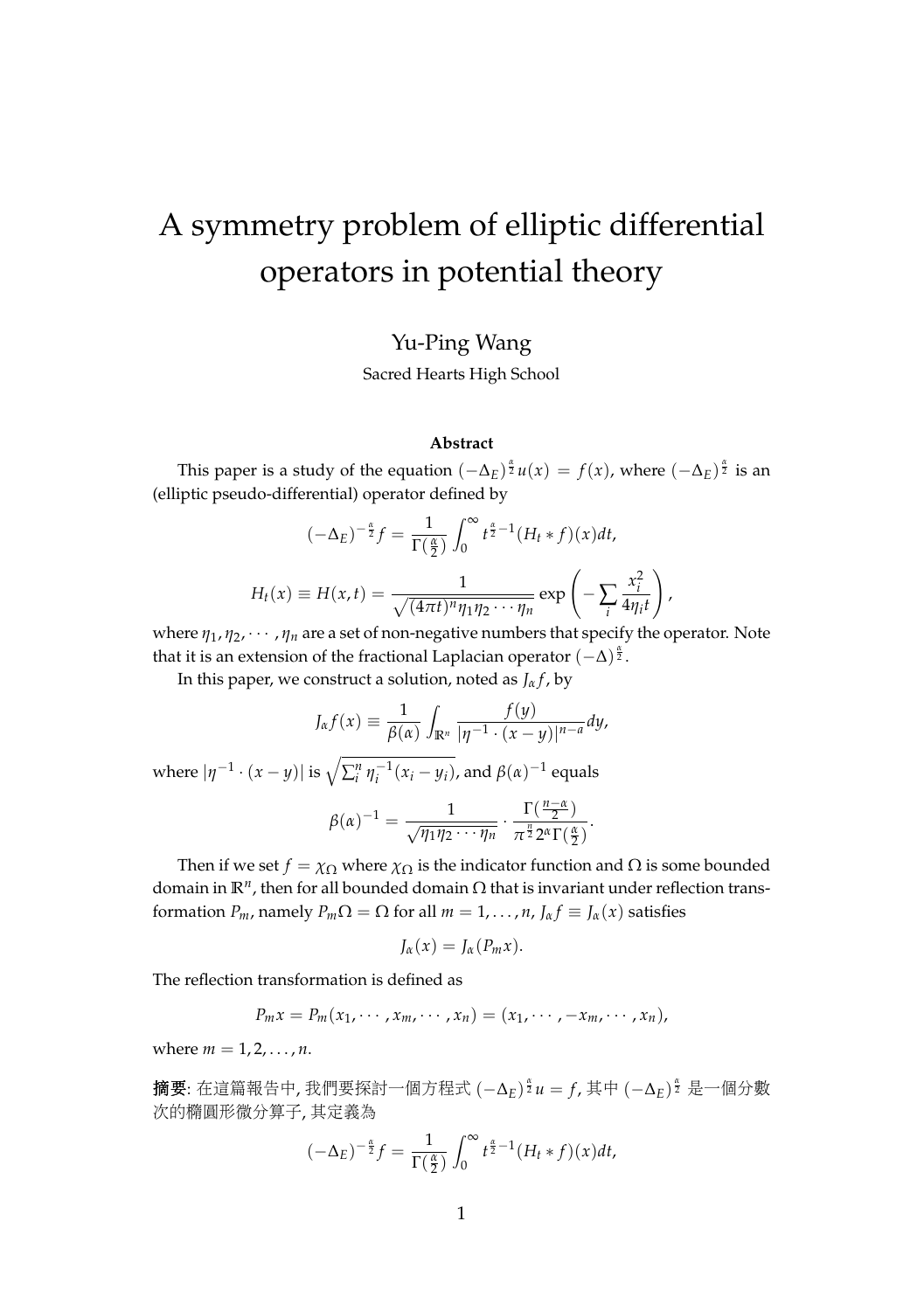$$
H_t(x) \equiv H(x,t) = \frac{1}{\sqrt{(4\pi t)^n \eta_1 \eta_2 \cdots \eta_n}} \exp \left(-\sum_i \frac{x_i^2}{4\eta_i t}\right),
$$

其中 *η*1,η2, · · · ,ηn 是一群決定其算子特性的参數. 而它是從一般的分數次拉普拉斯算<br>了延伸而得到的 <sup>子</sup>延伸而得到的.

<sup>在</sup>報告中, <sup>我</sup>們也將找出其一個解, <sup>記</sup><sup>為</sup> *<sup>J</sup><sup>α</sup> <sup>f</sup>* , <sup>為</sup>

$$
J_{\alpha}f(x)\equiv \frac{1}{\beta(\alpha)}\int_{\mathbb{R}^n}\frac{f(y)}{|\eta\cdot(x-y)|^{n-a}}dy,
$$

其中  $|\eta^{-1} \cdot (x - y)|$  代表  $\sqrt{\sum_{i}^{n} \eta_{i}^{-1}(x_{i} - y_{i})}$ , 而 β(α)<sup>-1</sup> 等於

$$
\beta(\alpha)^{-1} = \frac{1}{\sqrt{\eta_1 \eta_2 \cdots \eta_n}} \cdot \frac{\Gamma(\frac{n-\alpha}{2})}{\pi^{\frac{n}{2}} 2^{\alpha} \Gamma(\frac{\alpha}{2})}.
$$

<sup>如</sup>果<sup>在</sup> *<sup>J</sup><sup>α</sup> <sup>f</sup>* 中令 *<sup>f</sup>* <sup>=</sup> *<sup>χ</sup>*Ω, <sup>其</sup><sup>中</sup> *<sup>χ</sup>*<sup>Ω</sup> <sup>是</sup>指示函數, <sup>而</sup> <sup>Ω</sup> <sup>是</sup>一個<sup>在</sup> **<sup>R</sup>***<sup>n</sup>* <sup>中</sup>的有界區域, <sup>則</sup>對於所有滿足鏡射變<sup>換</sup> *<sup>P</sup><sup>m</sup>* <sup>的</sup> <sup>Ω</sup>, <sup>更</sup>精確的說, <sup>對</sup><sup>於</sup> *<sup>m</sup>* <sup>=</sup> 1, . . . , *<sup>n</sup>*, <sup>都</sup><sup>有</sup> *<sup>P</sup>m*<sup>Ω</sup> <sup>=</sup> <sup>Ω</sup>,  $J_{\alpha} f \equiv J(x)$  滿足

$$
J_{\alpha}(x)=J_{\alpha}(P_mx).
$$

鏡射變換定義<sup>為</sup>

$$
P_m x = P_m(x_1, \cdots, x_m, \cdots, x_n) = (x_1, \cdots, -x_m, \cdots, x_n)
$$

其中  $m = 1, 2, ..., n$ .

## **1 Introdution**

The basic idea of this paper is derived from an important concept in potential theory, the Riesz potential  $I_\alpha f$ . It is known that Riesz potential is closely related to the fractional Laplacian operator. It is actually the inverse operator of  $(-\Delta)^{\frac{\alpha}{2}}$ , namely,  $u(x) = I_{\alpha}f$  if  $(-\Delta)^{\frac{\alpha}{2}}u = f$  [1]. Now we let  $f \equiv \chi_{\Omega}$ , where  $\chi_{\Omega}$  is the indicator function. Then this function denoted as *Iα*(*x*) in some bounded domain Ω has an interesting property. *Iα*(*x*) is radially symmetric to a center of a ball. In other words,  $|u(x)|_{\partial\Omega} = \text{const.}$  if and only if  $\Omega$  is a ball [4].

In this paper, we will extend the fractional Laplacian to an elliptic operator

$$
(-\Delta_E)^{\frac{\alpha}{2}}u = \left(-\sum_j^n \eta_j \frac{\partial^2}{\partial x_j^2}\right)^{\frac{\alpha}{2}}u,
$$

where  $\eta_1, \eta_2, \dots, \eta_n > 0$  and they are independent of the variables. The fractional exponent will be defined in the article. We hope to achieve the following things in the paper:

1. Find the solution of  $(-\Delta_E)^{\frac{\alpha}{2}}u = f$ , which is denoted by  $J_{\alpha}f(x)$ . Then  $u(x) = J_{\alpha}f(x)$ if  $(-\Delta_E)^{\frac{\alpha}{2}}u(x) = f(x)$ .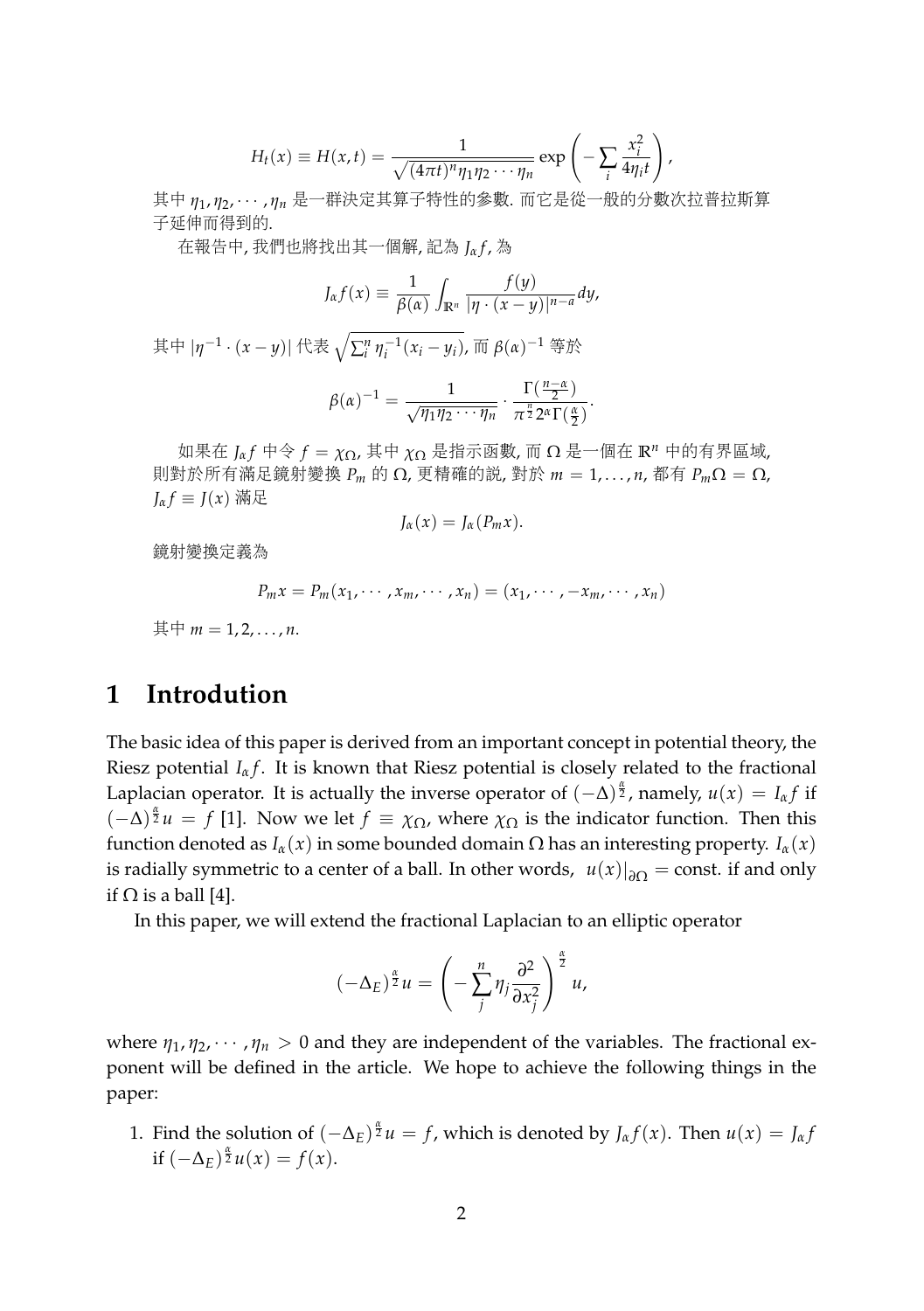- 2. Discuss the integrability of  $J_\alpha f$ .
- 3. Discuss the symmetry property of the solution of  $(-\Delta_E)^{\frac{\alpha}{2}}u = \chi_{\Omega}$  where  $\Omega$  is an *n*-dimensional ellipsoid centered at origin point and axis parallel to the axis  $(x_1, x_2, \dots, x_n)$  of some cartesian coordinate system.
- 4. Consider symmetry property of the solution of another equation  $(-\Delta_E)^{\frac{\alpha}{2}}u =$  $\chi_{\Omega} x_i$ , where  $i = 1, 2, \cdots, n$ . (The antisymmetric property)

But before doing all this, we will first define some concepts.

#### **1.1 Fractional Laplacian**

Now we turn to an important concept of this paper: the fractional Laplacian operator (−∆) − *α* <sup>2</sup> . Only the fractional exponent of a positive definite operator can be defined, so we need to take a minus sign in front of the ordinary Laplacian ∆.

One way to define  $(-\Delta)^{-\frac{\alpha}{2}}$  is to use the Gamma function  $\Gamma(\alpha).$  We can start from the fact that for any number *A* [1, 3]:

$$
A^{-s} = \frac{1}{\Gamma(s)} \int_0^\infty t^{s-1} e^{-tA} dt.
$$
 (1)

If we exchange *A* to a Laplacian,  $A \mapsto -\Delta$ ,  $s \to \frac{\alpha}{2}$ , then we get the definition.

**Definition 1.** The fractional Laplacian  $(-\Delta)^{-\frac{\alpha}{2}}$  is defined by

$$
(-\Delta)^{-\frac{\alpha}{2}}f = \frac{1}{\Gamma(\frac{\alpha}{2})} \int_0^\infty t^{\frac{\alpha}{2}-1} e^{t\Delta} f dt, \tag{2}
$$

where

$$
e^{\Delta t}f(x) = G_t * f(x) = \int_{\mathbb{R}^n} G_t(x - y)f(y)dy
$$
 (3)

and

$$
G(x,t) = G_t(x) = (4\pi t)^{-n} \exp(-\frac{|x|^2}{4t}) \ge 0.
$$
 (4)

 $G<sub>t</sub>(x)$  is called the Gauss-Weierstrass kernel [1]. It is the fundamental solution of heat equation, and it is not difficult to see why we use it to define *e t*∆

$$
\frac{\partial G_t(x)}{\partial t} = \Delta G_t(x) \Longleftrightarrow G_t(x) = e^{\Delta t}, \quad t > 0.
$$
 (5)

However, there is a problem in this definition. When  $\alpha = -2n$ , where *n* is a positive integer, then the  $\frac{1}{\Gamma(\frac{\alpha}{2})} = \frac{1}{\Gamma(-n)}$  part will be zero, and the integral part diverges. We fix this problem by taking the limit

$$
\lim_{\alpha \to 2n} \frac{1}{\Gamma(\frac{\alpha}{2})} \int_0^\infty t^{\frac{\alpha}{2}-1} e^{tA} f dt \tag{6}
$$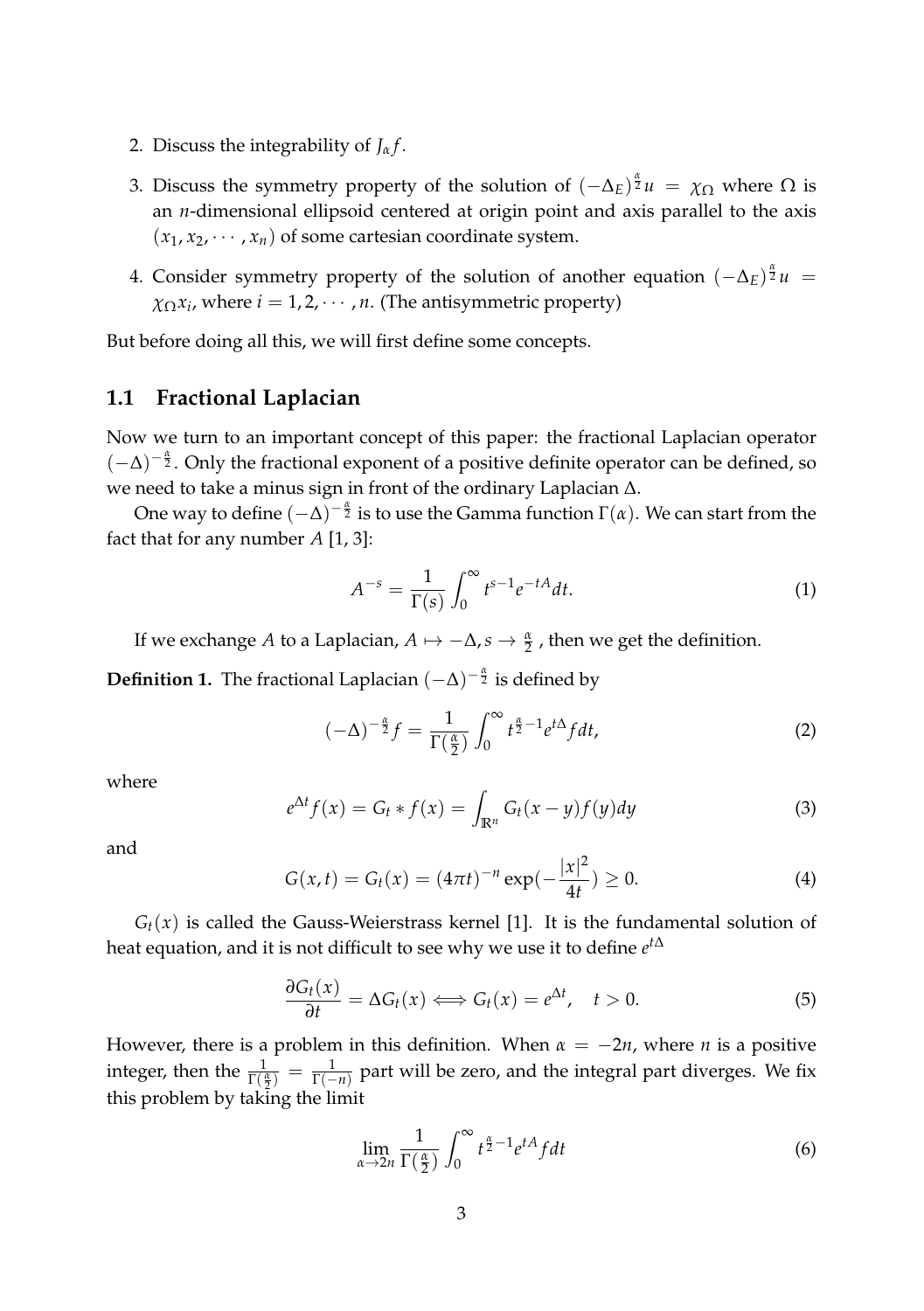where *A* could be any number, and we find this limit to be  $A<sup>n</sup>$  by using the equation

$$
\frac{\Gamma(s+1)}{A^{-s+1}} = \int_0^\infty t^s e^{-At} dt.
$$

So it is reasonable to redefine the fractional Laplacian by taking limits in the definition of it. Now we can define the fractional Laplacian with a positive integer exponent by

$$
(-\Delta)^n = \lim_{\alpha \to 2n} (-\Delta)^{-\frac{\alpha}{2}}.
$$
 (7)

#### **1.2 Riesz potential**

Riesz potential is closely related to the fractional Laplacian, for it can be seen as an inverse of the fractional Laplacian [1].

**Definition 2.** For any  $n \geq 2$ ,  $0 < \alpha < n$ , and  $x \in \mathbb{R}^n$  the Riesz potential is

$$
I_{\alpha}f(x) = (K_{\alpha}*f)(x) = \frac{1}{\gamma(\alpha)} \int_{\mathbb{R}^n} \frac{f(y)}{|x-y|^{n-a}} dy,
$$
\n(8)

where  $\gamma(\alpha)$  is

$$
\gamma(\alpha)=\frac{\pi^{\frac{n}{2}}2^{\alpha}\Gamma(\frac{\alpha}{2})}{\Gamma(\frac{n-\alpha}{2})}
$$

and

$$
K_{\alpha} = \frac{1}{\gamma(\alpha)} |x|^{\alpha - n} \tag{9}
$$

is called the Risz kernel.

We are going to focus on Riesz potential in a compact domain  $\Omega$  or

$$
\frac{1}{\gamma(\alpha)} \int_{\Omega} \frac{f(y)}{|x - y|^{n - a}} dy = \frac{1}{\gamma(\alpha)} \int_{\mathbb{R}^n} \frac{f(y)}{|x - y|^{n - a}} \chi_{\Omega} dy,
$$
\n(10)

where  $\chi_{\Omega}$  is the indicator function. The Riesz potential is a singular integral operator, so the concept of integrability is important. In other words, the question will be for  $f\in L^p(\Omega)$ , and  $I_\alpha f\in L^q(\Omega)$ , that  $p$ ,  $q$  satisfy some condition which makes  $I_\alpha:L^p(\Omega)\to L^p(\Omega)$  $L^q(\Omega)$  a bounded operator.

This property can be seen by the Hardy-Littlewood-Sobolev inequality [2]:

**Theorem 1.** For  $0 < \alpha < n$ ,  $1 \le p$ ,  $q \le \infty$ ,  $I_\alpha : L^p(\Omega) \to L^q(\Omega)$  is a bounded operator:

$$
||I_{\alpha}f||_{q} \le C||f||_{p}, \quad \text{if} \quad \frac{n}{p} \le \frac{n}{q} + \alpha. \tag{11}
$$

*Proof.* See [2]. This theorem says that if  $f \in L^p(\Omega)$ , then for  $x \in \Omega$ , *I<sub>a</sub>f*(*x*) converges absolutely.  $\Box$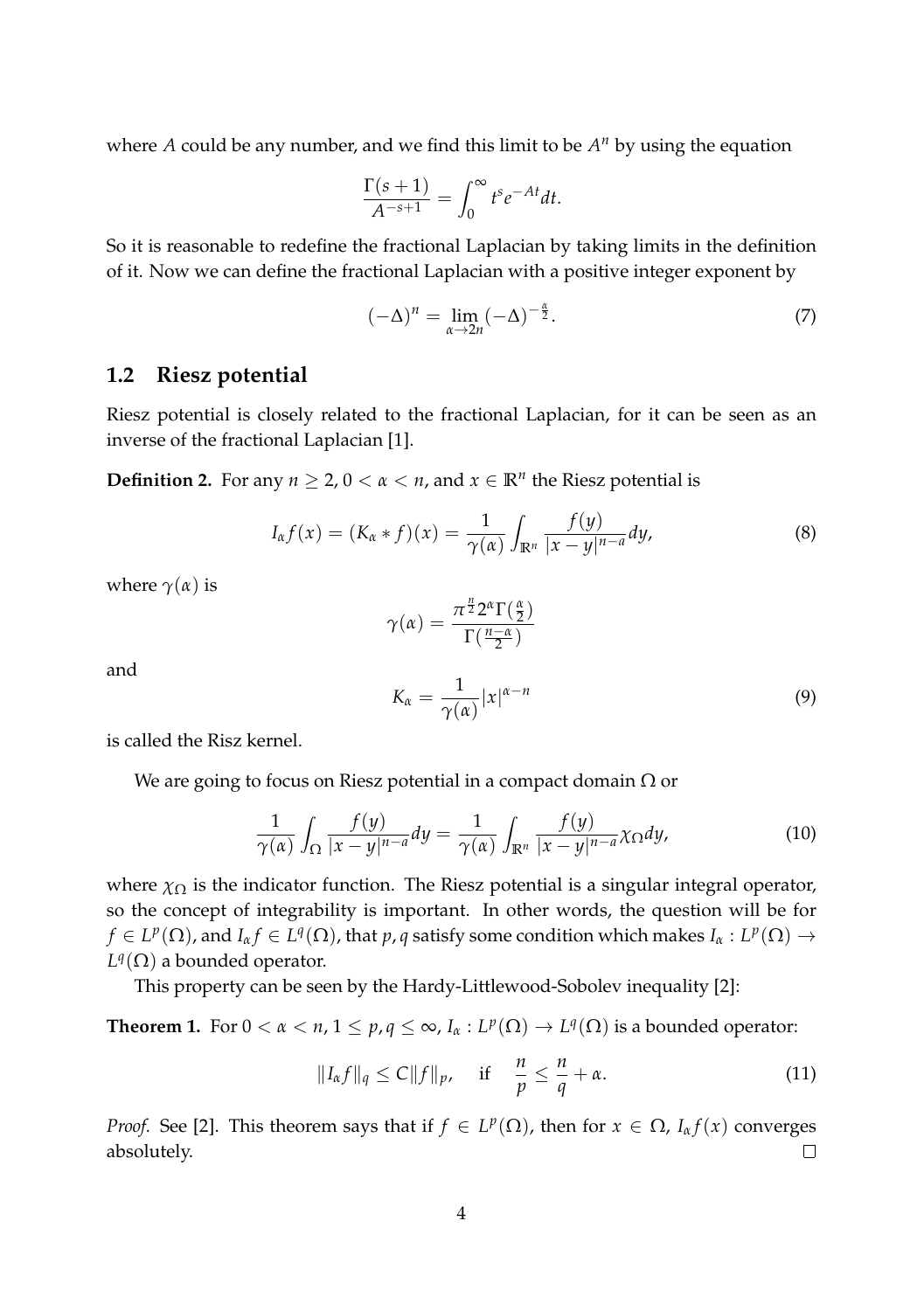We are going to see the relationship between fractional Laplacian and the Riesz potential.

**Theorem 2.** For any  $0 < \alpha < n$ , if  $u(x)$  satisfies the equation

$$
(-\Delta)^{\frac{\alpha}{2}}u(x) = \rho(x), \quad x \in \mathbb{R}^n, \tag{12}
$$

then  $u(\mathbf{x})$  can be written as the convolution of  $K_\alpha$  and  $f$ :

$$
u(x) = I_{\alpha}\rho(x) = (K_{\alpha} * \rho)(x).
$$
 (13)

*Proof.* The proof is standard [1]. For convenience, we will recall it in the appendix.  $\Box$ 

## **2 Derive** *J<sup>α</sup>*

#### **2.1 Extending the fractional Laplacian**

Before extending the fractional Laplacian, we will start by looking at the normal Lalpcian first:

$$
\Delta \equiv \sum_{i} \frac{\partial^2}{\partial x_i^2}.
$$
\n(14)

We will extend this to

$$
-\Delta_E = -\sum_i \eta_i \frac{\partial^2}{\partial \xi_i^2}, \quad \text{where } (\eta_1, \eta_2, \cdots \eta_n > 0), \tag{15}
$$

because it is positive definite,  $\eta_1$ ,  $\eta_2$ ,  $\eta_3 \cdots > 0$ . For the specified case  $\eta_1 = \eta_2 = \cdots =$  $\eta_n = 1$ , it reduces to the ordinary Laplacian.

The question is how to define this operator with a fractional exponent  $(-Δ<sub>E</sub>)^{\frac{\alpha}{2}}$ . We can do the same as the original fractional Laplacian:

**Definition 3.** The fractional exponent for the elliptical operator can be written as

$$
(-\Delta_E f)^{-\frac{\alpha}{2}} = \frac{1}{\Gamma(\frac{\alpha}{2})} \int_0^\infty t^{\frac{\alpha}{2}-1} e^{\Delta_E t} f dt,
$$
\n(16)

where  $e^{\Delta_E t}f=(H*f)(\xi)$ ,  $e^{\Delta_E t}\delta(\xi)\equiv H(t,\xi)$  is the fundamental solution for  $\partial_t u=\Delta_E u$ , and

$$
H(\xi, t) = \frac{1}{\sqrt{(4\pi t)^n \eta_1 \eta_2 \cdots \eta_n}} \exp\left(-\sum_i \frac{\xi_i^2}{4\eta_i t}\right) \ge 0.
$$
 (17)

(17) can be easily calculated,

$$
\frac{\partial H(\xi, t)}{\partial t} - \Delta_E H(\xi, t) = 0 \ (t > 0, \ \lim_{t \to 0} = \delta(x)) \tag{18}
$$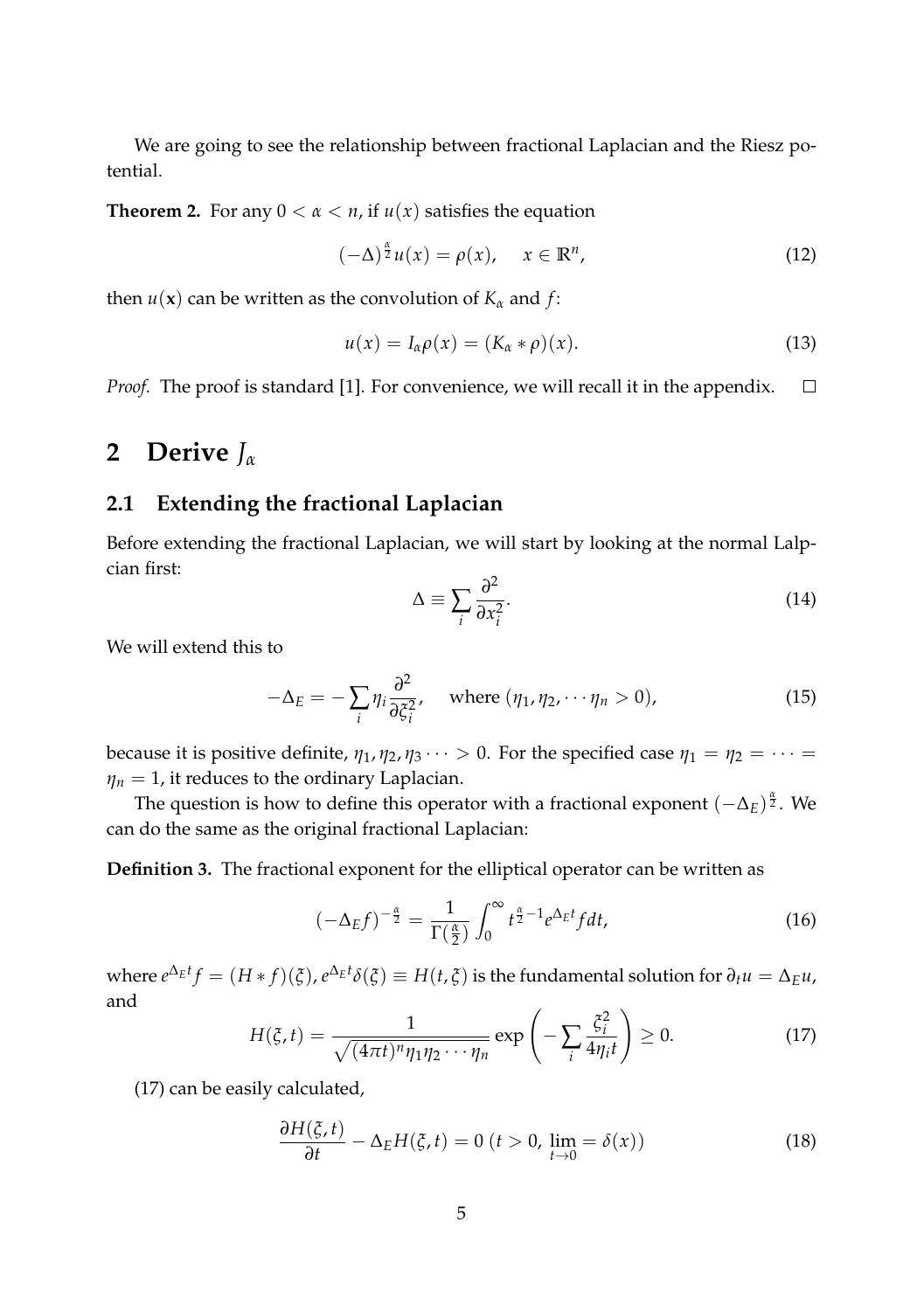and we apply (18) to the Fourier transformation

$$
\frac{\partial \widehat{H}(\xi, t)}{\partial t} + \left(\sum_{i} \eta_i \xi_i^2\right) \widehat{H}(\xi, t) = 0,\tag{19}
$$

$$
\widehat{H}(\xi, t) = \exp\left(-\sum_{i} \eta_i \xi_i^2\right) t = 0,
$$
\n(20)

$$
H(\xi, t) = \prod_{i} \frac{1}{2\sqrt{\pi t \eta_i}} \exp\left(-\frac{\xi_i^2}{4t\eta_i}\right) = \frac{1}{\sqrt{(4\pi t)^n \eta_1 \eta_2 \cdots \eta_n}} \exp\left(-\sum_{i} \frac{\xi_i^2}{4\eta_i t}\right).
$$
 (21)

#### **2.2** The solution for  $\Delta$ *E*

With all these definitions, we can start to derive the solution for fractional elliptic operator associated to  $\Delta_E$ .

**Theorem 3.** The solution for fractional elliptic operator

$$
(-\Delta_E)^{\frac{\alpha}{2}}u(x) = \rho(x) \tag{22}
$$

can be taken as  $u(x) = J_\alpha \rho(x)$ , where

$$
J_{\alpha}u(x) \equiv \frac{1}{\beta(\alpha)} \int_{\mathbb{R}^n} \frac{f(y)}{|\eta^{-1} \cdot (x - y)|^{n - a}} dy,
$$
 (23)

and  $|\eta^{-1}(x-y)|$  stands for  $\sqrt{\sum_i^n \eta_i^{-1}(x_i-y_i)}$ , and  $\beta(\alpha)^{-1}$  equals

$$
\beta(\alpha)^{-1} = \frac{1}{\sqrt{\eta_1 \eta_2 \cdots \eta_n}} \cdot \frac{\Gamma(\frac{n-\alpha}{2})}{\pi^{\frac{n}{2}} 2^{\alpha} \Gamma(\frac{\alpha}{2})}.
$$
\n(24)

*Proof.* This theorem can be proved by some simple transformation of the variables.

For the equation

$$
(-\Delta_E)^{\frac{\alpha}{2}}u(x) = \rho(x),\tag{25}
$$

consider a transformation:

$$
x_i \mapsto \frac{\xi_i}{\sqrt{\eta_i}}.\tag{26}
$$

Then (25) is transformed to

$$
(-\Delta)^{\frac{\alpha}{2}}\tilde{u}(\xi) = \tilde{\rho}(\xi). \tag{27}
$$

This is just the ordinary fractional Laplacian, so its solution is just the Riesz potential:

$$
\tilde{u}(\xi) = \frac{1}{\gamma(\alpha)} \int_{\mathbb{R}^n} \frac{\tilde{\rho}(\xi)}{|\xi - \zeta|^{n-a}} d\xi,
$$
\n(28)

and we can transform it back to  $x_i$  variable, so the solution will be

$$
u(x) = \frac{1}{\sqrt{\eta_1 \eta_2 \cdots \eta_n}} \cdot \frac{\Gamma(\frac{n-\alpha}{2})}{\pi^{\frac{n}{2}} 2^{\alpha} \Gamma(\frac{\alpha}{2})} \int_{\mathbb{R}^n} \frac{f(y)}{|\eta^{-1} \cdot (x-y)|^{n-a}} dy.
$$
 (29)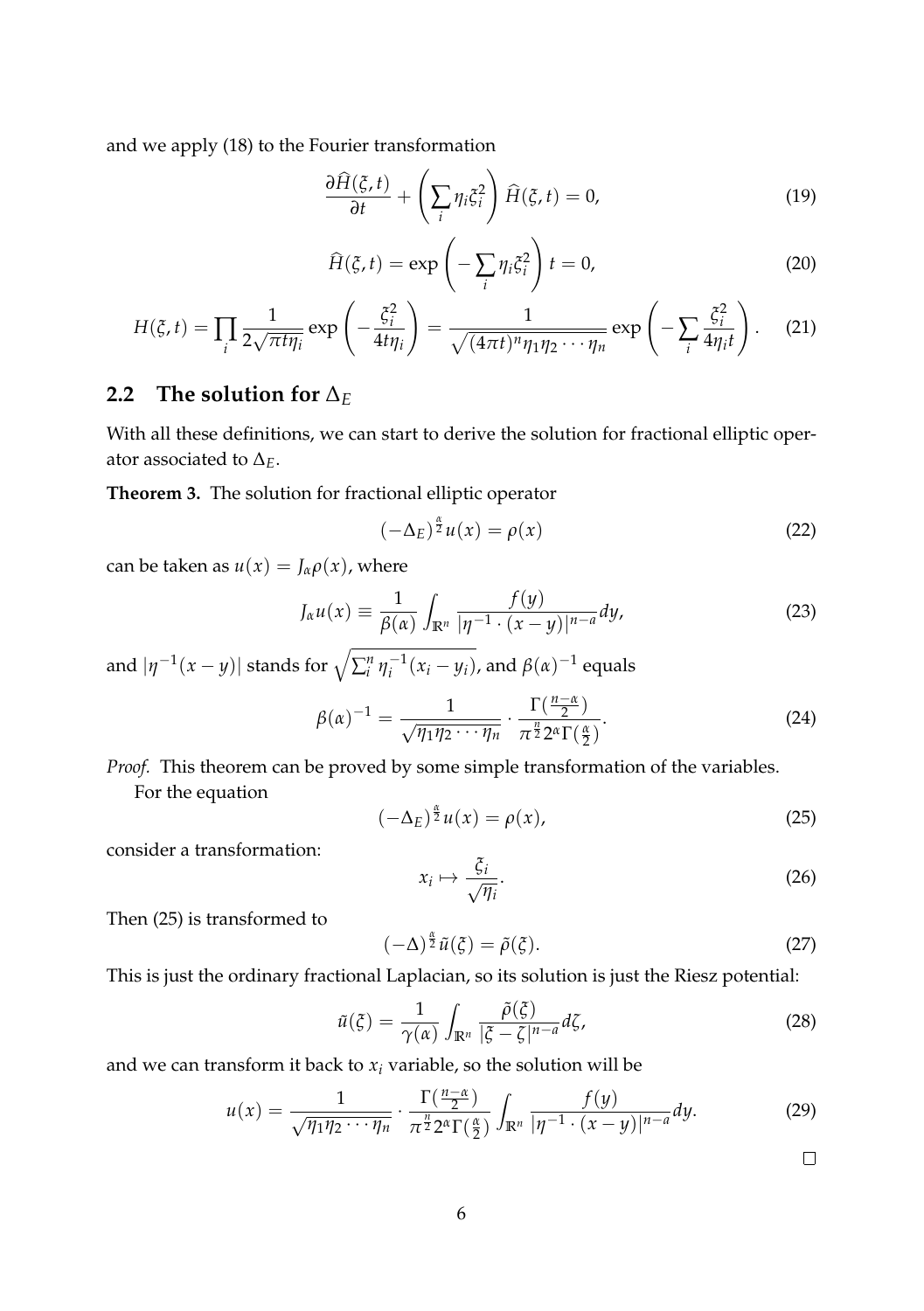It is also easy to define the solution for some compact domain  $\Omega$ ; simply set

$$
J_{\alpha}f \equiv \frac{1}{\beta(\alpha)} \int_{\Omega} \frac{f(y)}{|\eta^{-1}(x-y)|^{n-\alpha}} dy = \frac{1}{\beta(\alpha)} \int_{\mathbb{R}^n} \frac{f(y)\chi_{\Omega}}{|\eta^{-1}(x-y)|^{n-\alpha}} dy \tag{30}
$$

where  $\chi_{\Omega}$  is the indicator function.

## **3 Integrability**

We have to discuss the integrability of *J<sub>α</sub>f*. Because *J<sub>α</sub>f* can be turned to *I<sub>α</sub>f* by changing variables, they should satisfy the same inequality. This has been proven to be true, so we can apply everything in the same way.

**Theorem 4.** Let  $0 \le q \le \infty$ ,  $0 < \alpha < n$ . Then  $J_{\alpha}: L^p(\Omega) \to L^q(\Omega)$  is an continuous operator

$$
||J_{\alpha}f||_{L^{q}(\Omega)} \leq C||f||_{L^{p}(\Omega)}, \quad \text{for any } \frac{1}{p} \leq \frac{1}{q} + \frac{\alpha}{n}.
$$
 (31)

*Proof.* Before proofing this theorem we need some lemmas.

**Lemma 1.** If a function  $f(x)$  depends only on  $|\eta^{-1}x| \equiv r$  (where the norm stands for  $(\sum_{i}^{n} \eta_i^{-1} x_i)^{1/2}$ , then we have the integral equality

$$
\int_{\mathbb{R}^n} f(x)dx = \omega_n \int_0^\infty f(r)r^{n-1}dr,\tag{32}
$$

where  $\omega_n$  is

$$
\omega_n = \sqrt{\eta_1 \cdots \eta_n} \frac{\pi^{\frac{n}{2}}}{\Gamma(\frac{n}{2} + 1)}.
$$
\n(33)

*Proof.* We can start from the fact that [3]

$$
\int_{\mathbb{R}_{+}^{n}} f(x_{1}^{b_{1}} + x_{2}^{b_{2}} + \cdots + x_{n}^{b_{n}}) x_{1}^{a_{1}-1} x_{1}^{a_{2}-1} \cdots x_{n}^{a_{n}-1} dx \n= \frac{\Gamma(\frac{a_{1}}{b_{1}}) \Gamma(\frac{a_{2}}{b_{2}}) \cdots \Gamma(\frac{a_{n}}{b_{n}})}{b_{1} \cdots b_{n} \Gamma(\frac{a_{1}}{b_{1}} + \frac{a_{2}}{b_{2}} \cdots + \frac{a_{n}}{b_{n}})} \int_{0}^{\infty} f(t) t^{\frac{a_{1}}{b_{1}} + \frac{a_{2}}{b_{2}} \cdots + \frac{a_{n}}{b_{n}} - 1} dt.
$$
\n(34)

 $\mathbb{R}^n_+$  is defined as

$$
\mathbb{R}^{n}_{+} = \{ x \in \mathbb{R}^{n} \mid x_{1}, \cdots, x_{n} > 0 \}.
$$
 (35)

By setting  $b_1 = b_2 = \cdots = b_n = 2$ , and  $a_1 = a_2 = \cdots = a_n = 1$ , and a transformation,

$$
x_i \mapsto \sqrt{\eta_i} x_i, \quad i = 1, 2, \cdots n,
$$
\n(36)

we get

$$
\int_{\mathbb{R}_+^n} f(|\eta^{-1}x|^2) dx = \sqrt{\eta_1 \cdots \eta_n} \frac{\pi^{n/2}}{2^n \Gamma(\frac{n}{2})} \int_0^\infty f(t) t^{\frac{n}{2}-1} dt. \tag{37}
$$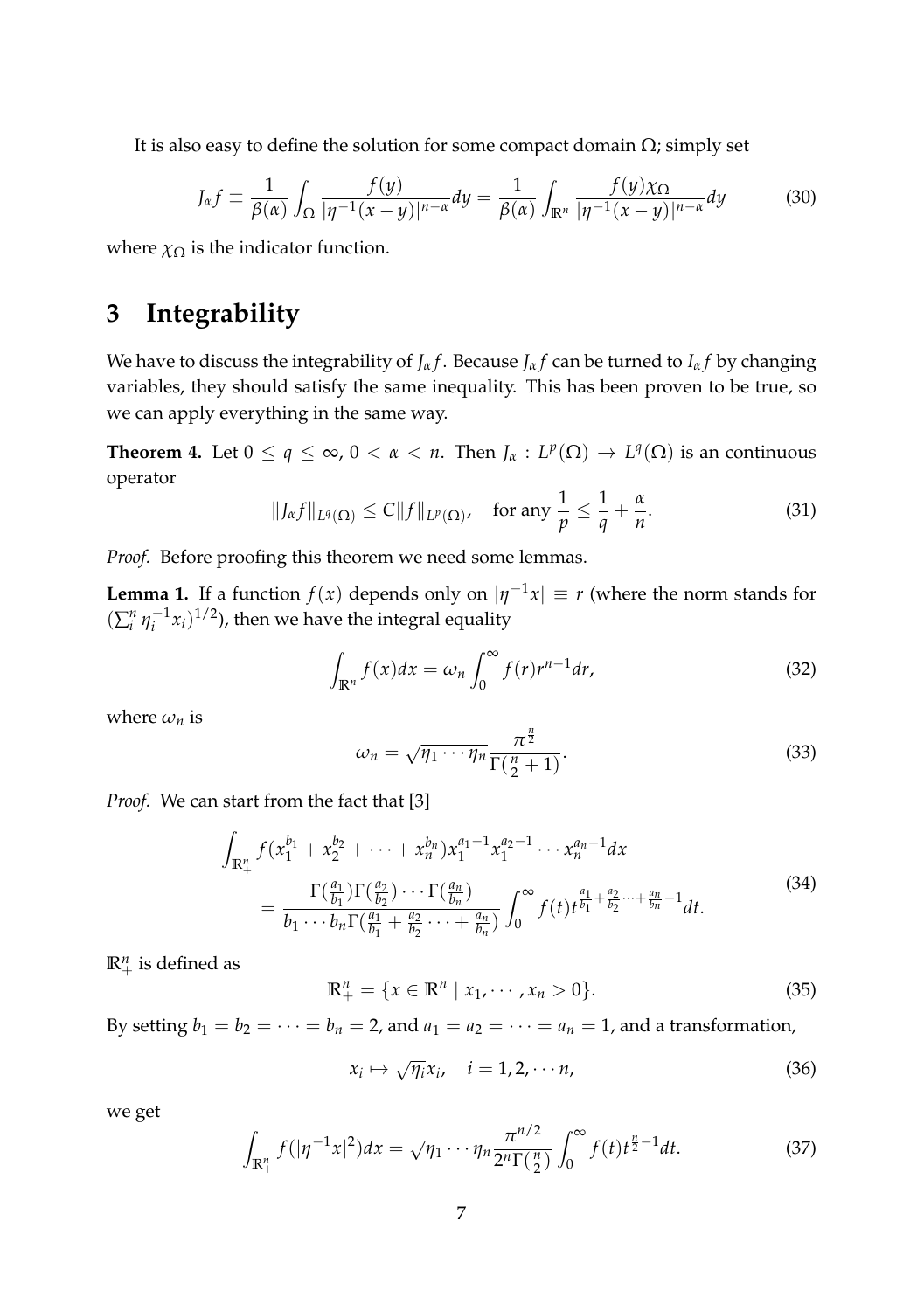Last, consider a change of variable  $t = r^2$ :

$$
\int_{\mathbb{R}_+^n} f(|\eta^{-1}x|) dx = \sqrt{\eta_1 \cdots \eta_n} \frac{\pi^{n/2}}{2^n \Gamma(\frac{n}{2} + 1)} \int_0^\infty f(r) r^{n-1} dr.
$$
 (38)

By the symmetry of  $f(|\eta^{-1}x|)$ , it is easy to check

$$
2^{n} \int_{\mathbb{R}_{+}^{n}} f(|\eta^{-1}x|) dx = \int_{\mathbb{R}^{n}} f(|\eta^{-1}x|) dx,
$$
 (39)

then the lemma is proven.

**Lemma 2.** For some  $1 \leq p, q, r \leq \infty$ , if they satisfy

$$
\frac{1}{r} + 1 = \frac{1}{p} + \frac{1}{q},\tag{40}
$$

then

$$
\beta(\alpha)\|J_{\alpha}f\|_{r} \le \|f\|_{p}\|h\|_{q},\tag{41}
$$

where

$$
h(x,y) \equiv h(\eta^{-1}(x-y)) = \frac{1}{|\eta^{-1}(x-y)|^{n-\alpha}}.\tag{42}
$$

*Proof.* First, we set

$$
\begin{array}{rcl} |J_{\alpha}f| & = & \frac{1}{\beta(\alpha)} \left| \int_{\mathbb{R}^n} f(y)h(x,y)dy \right| \leq \frac{1}{\beta(\alpha)} \int_{\mathbb{R}^n} |h(x,y)f(y)|dy \\ & = & \frac{1}{\beta(\alpha)} \int_{\mathbb{R}^n} |f(y)|^{\frac{p}{r}} |f(y)|^{1-\frac{p}{r}} |h(x,y)|^{\frac{q}{r}} |h(x,y)|^{1-\frac{q}{r}} dy. \end{array} \tag{43}
$$

We can see that,

$$
\frac{1}{r} + \left(\frac{1}{p} - \frac{1}{r}\right) + \left(\frac{1}{q} - \frac{1}{r}\right) = \frac{1}{r} + \frac{1}{pr/(p-r)} + \frac{1}{qr/(q-r)} = 1.
$$
 (44)

Then we can apply the Hölder inequality to it:

$$
\beta(\alpha)|J_{\alpha}f| \leq \left(\int_{\mathbb{R}^n} |f(y)|^p |h(x,y)|^q dy\right)^{\frac{1}{r}} \cdot \left(\int_{\mathbb{R}^n} |f(y)|^p dy\right)^{\frac{1}{p}-\frac{1}{r}} \cdot \left(\int_{\mathbb{R}^n} |f(y)|^p dy\right)^{\frac{1}{p}-\frac{1}{r}} \cdot \left(\int_{\mathbb{R}^n} |h(x,y)|^q dy\right)^{\frac{1}{q}-\frac{1}{r}}.
$$
\n(45)

Take both sides to an exponent *r*, then integrate it by *x*, and we get

$$
\beta(\alpha)^{r}||J_{\alpha}f||_{r}^{r} \leq \left(\int_{\mathbb{R}^{n}}|f|^{p}dy\right)\left(\int_{\mathbb{R}^{2n}}|h|^{q}dxdy\right)||f||_{p}^{r-p}||h||_{q}^{r-q} = ||f||_{p}^{r}||h||_{q}^{r} \qquad (46)
$$

and the lemma is proven.

 $\Box$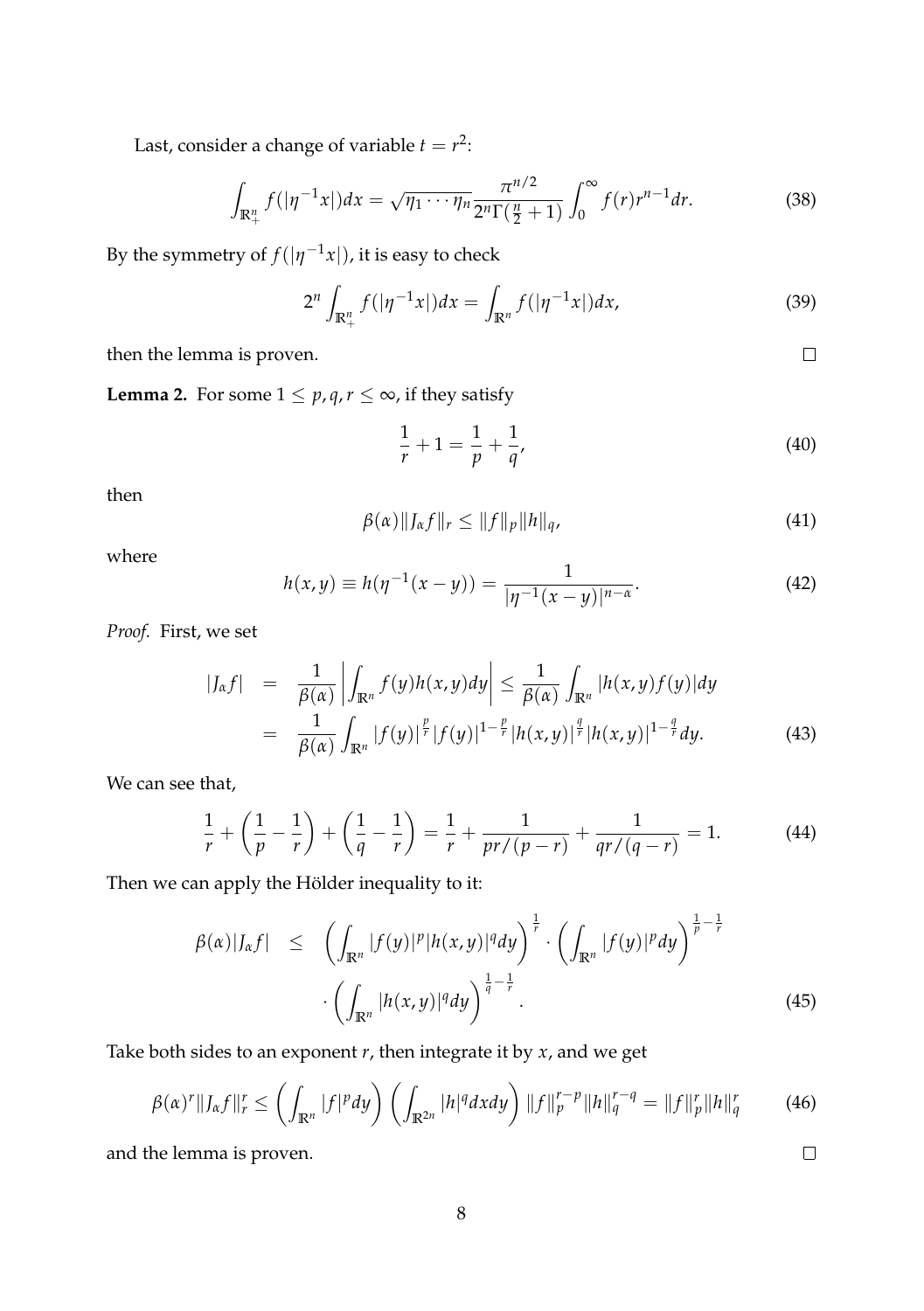**Lemma 3.** For  $n \geq 2$ ,  $0 < \alpha < n$ , one has

$$
\int_{\Omega} \frac{1}{|\eta^{-1}(x-y)|^{\alpha}} dy \leq \frac{n|E_n|}{n-\alpha} \left(\frac{|\Omega|}{|E_n|}\right)^{1-\frac{\alpha}{n}},\tag{47}
$$

where  $E_n$  is

$$
E_n = \sqrt{\eta_1 \cdots \eta_n} \frac{\pi^{n/2}}{\Gamma(\frac{n}{2} + 1)}.
$$
\n(48)

It is the volume of a *n*-dimensional ellipsoid with axes  $\sqrt{\eta_1}$ ,  $\sqrt{\eta_2}$ , · · · ,  $\sqrt{\eta_n}$ .

*Proof.* First, we set  $S \in \mathbb{R}^n$  an *n*-dimensional ellipsoid centered at *x* with axes  $\sqrt{\eta_1}R$ ,  $\sqrt{\eta_2}R$ , · · ·  $\sqrt{\eta_n}R$  and each parallel to the axis  $x_1, x_2, \cdots, x_n$  of coordinate, and  $|S|$  =  $E_n R^n$  is the volume of *S*. Then we set  $|\Omega| = |S|$ , so that  $R = (|\Omega|/|S|)^{1/n}$ .

$$
\int_{S} \frac{dy}{|\eta^{-1}(x-y)|^{\alpha}} = \int_{S \cap \Omega} \frac{dy}{|\eta^{-1}(x-y)|^{\alpha}} + \int_{S - (S \cap \Omega)} \frac{dy}{|\eta^{-1}(x-y)|^{\alpha}} \tag{49}
$$

and

$$
\int_{\Omega} \frac{dy}{|\eta^{-1}(x-y)|^{\alpha}} = \int_{S \cap \Omega} \frac{dy}{|\eta^{-1}(x-y)|^{\alpha}} + \int_{\Omega - (S \cap \Omega)} \frac{dy}{|\eta^{-1}(x-y)|^{\alpha}}.
$$
(50)

Because  $S - (S \cap \Omega)$  is inside  $S$ ,  $\frac{1}{|\eta^{-1}(x-y)|^{\alpha}} \leq R^{-\alpha}$ ; therefore

$$
\int_{\Omega - (S \cap \Omega)} \frac{dy}{|\eta^{-1}(x - y)|^{\alpha}} \le R^{-\alpha} (|\Omega| - |S \cap \Omega|).
$$
 (51)

Similarly,  $\Omega - (S \cap \Omega)$  is outside *S*, so that

$$
\int_{S-(S\cap\Omega)}\frac{dy}{|\eta^{-1}(x-y)|^{\alpha}}\geq R^{-\alpha}(|S|-|S\cap\Omega|)=R^{-\alpha}(|\Omega|-|S\cap\Omega|),\qquad(52)
$$

thus we get

$$
\int_{S-(S\cap\Omega)}\frac{dy}{|\eta^{-1}(x-y)|^{\alpha}} \ge \int_{\Omega-(S\cap\Omega)}\frac{dy}{|\eta^{-1}(x-y)|^{\alpha}},\tag{53}
$$

or

$$
\int_{\Omega} \frac{dy}{|\eta^{-1}(x-y)|^{\alpha}} \leq \int_{S} \frac{dy}{|\eta^{-1}(x-y)|^{\alpha}} = \int_{0}^{R} r^{-\alpha} r^{n-1} |\eta E_{n}| dr
$$
\n
$$
= \frac{R^{n-\alpha}}{n-\alpha} n E_{n} = \frac{n|E_{n}|}{n-\alpha} \left(\frac{|\Omega|}{|E_{n}|}\right)^{1-\frac{\alpha}{n}}.
$$
\n(54)

Replace  $\chi_{\Omega} f(x)$  by  $f(x)$  in lemma one in (54), and the lemma is proven.

The rest of the proof is obvious. For some *r* we can let

$$
\frac{1}{r} + \frac{1}{p} = 1 + \frac{1}{q} \tag{55}
$$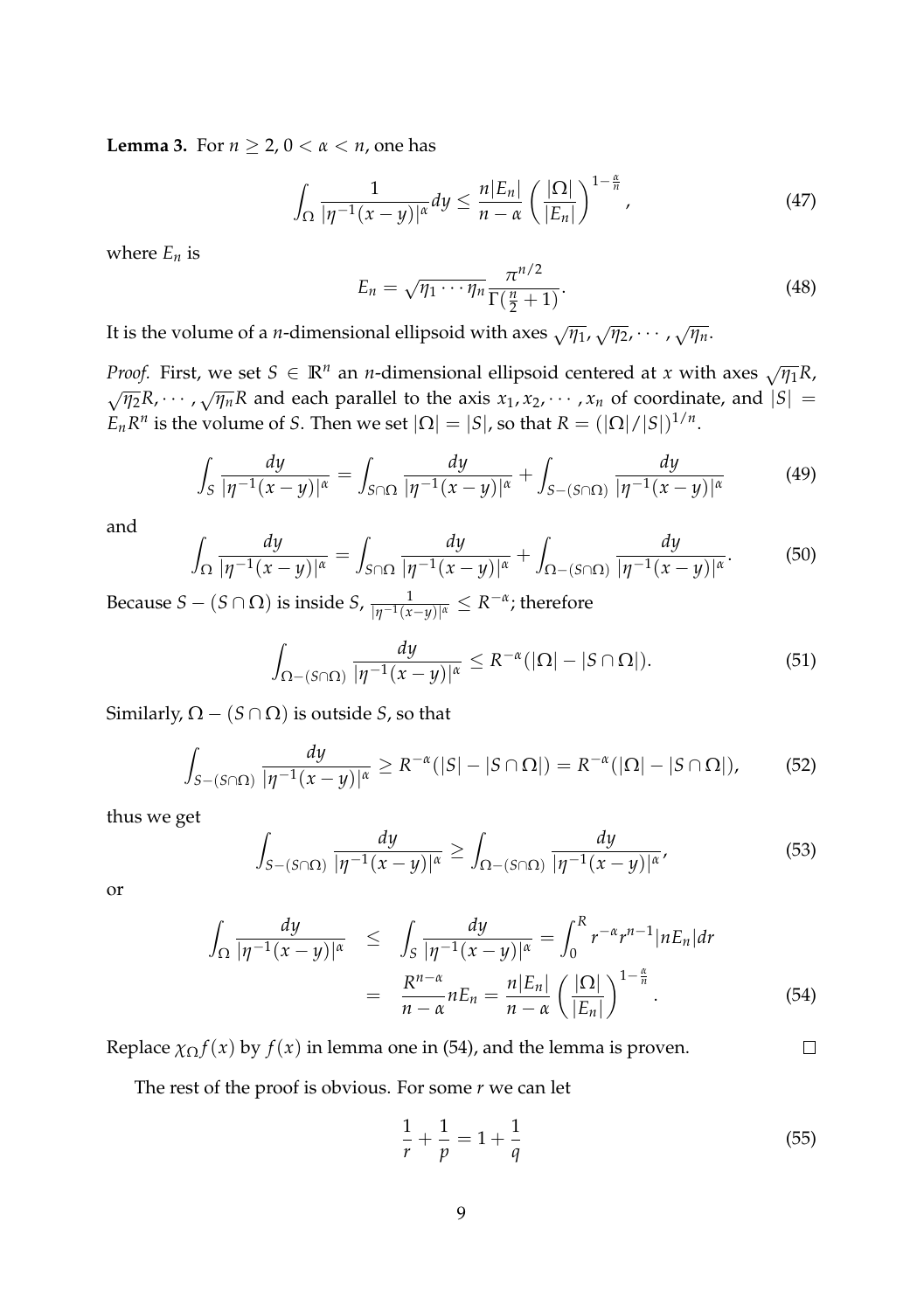and if  $1 \le r \le \frac{1}{1 - n/a}$  then  $n/p \le n/q + n$  is satisfied. By Lemma 2

$$
||J_{\alpha}f|| \leq \beta(\alpha)^{-1}||h||_{r}||f||_{p}.
$$
\n(56)

Note that we have replaced  $f(x)\chi_{\Omega}$  by  $f(x)$ , and  $h(x, y)\chi_{\Omega}$  by  $h(x, y)$  because (57) only integrates over a bounded domain.

Then by Lemma 3

$$
||h||_r \le \left(\frac{nE_n}{n-(n-\alpha)r}\right)^{\frac{1}{r}} \left(\frac{|\Omega|}{|E_n|}\right)^{\frac{1}{r}+\frac{\alpha}{n}-1}.
$$
\n
$$
(57)
$$

So the theorem is proven.

## **4 The symmetry problem**

We know that for *I<sub>α</sub>* the solution of  $(-\Delta)^{\alpha/2}u = \chi_{\Omega}$  has some very interesting property, such as its the volume on  $\partial\Omega$  is a constant if any only if  $\Omega$  is a ball [4].

 $(-\Delta_E)^{\frac{\alpha}{2}}u = \chi_{\Omega}$  is invariant under some "elliptical rotation" that preserves  $|\eta^{-1}x|$ , just like the  $(-\Delta)^{\alpha/2}u = \chi_{\Omega}$  is invariant under rotations that preserve  $|x|$ , but the same property cannot carry over; that is,  $J_\alpha(x)|_{\Omega}$  will not be a constant where  $\Omega$  is the ellipsoid with axis parallel to the coordinate. It is because not all the transformation that preserves  $|\eta^{-1}x|$  preserves an infinitesimal volume dV in  $\mathbb{R}^n$ , (if we see this transformation as a coordinate transformation, then it means the Jacobian does not equal one) [3], and therefore  $J_\alpha(x)|_{\partial\Omega}$  does not satisfy this property.

There is a transformation that preserves  $|\eta^{-1} x|$  and infinitesimal volume. It is the reflection transformation *P<sup>m</sup>* (See Definition 4). It is a discrete transformation, so instead of  $J_\alpha(x)|_{\partial\Omega} = \text{const}$ , we will get  $J_\alpha(x)|_{\partial\Omega} = J_\alpha(P_m x)|_{\partial\Omega}$ . (See Theorem 5.)

**Definition 4.** We are going to introduce the reflection transformation  $P_m : \mathbb{R}^n \to \mathbb{R}^n$ .

$$
P_m x = P_m(x_1, \cdots, x_m, \cdots, x_n) = (x_1, \cdots, -x_m, \cdots, x_n),
$$
\n
$$
(58)
$$

where  $m = 1, 2, ..., n$ .

For an *<sup>n</sup>*-dimensional ellipsoid with axis <sup>√</sup>*η*1, <sup>√</sup>*η*2, · · · , <sup>√</sup>*ηn*, and each parallel to the axis of the coordinate  $(x_1, x_2, \dots, x_n)$ , which will be noted as  $\Omega$  is symmetric under reflection transformation. That is, for a *x* ∈ Ω, then *Pmx* ∈ Ω, and for some *x* ∈ *∂*Ω, then *Pmx* ∈ *∂*Ω.

**Theorem 5.** Let

$$
u(x) \equiv \frac{1}{\beta(\alpha)} \int_{\Omega} \frac{dy}{|\eta^{-1}(x-y)|^{n-\alpha}} = J_{\alpha}, \tag{59}
$$

then there is a property of  $u(x)|_{\partial\Omega}$ .

$$
u(x)|_{\partial\Omega} = u(P_m x)|_{\partial\Omega}, \text{ for all } n = 1, 2, \cdots, n. \tag{60}
$$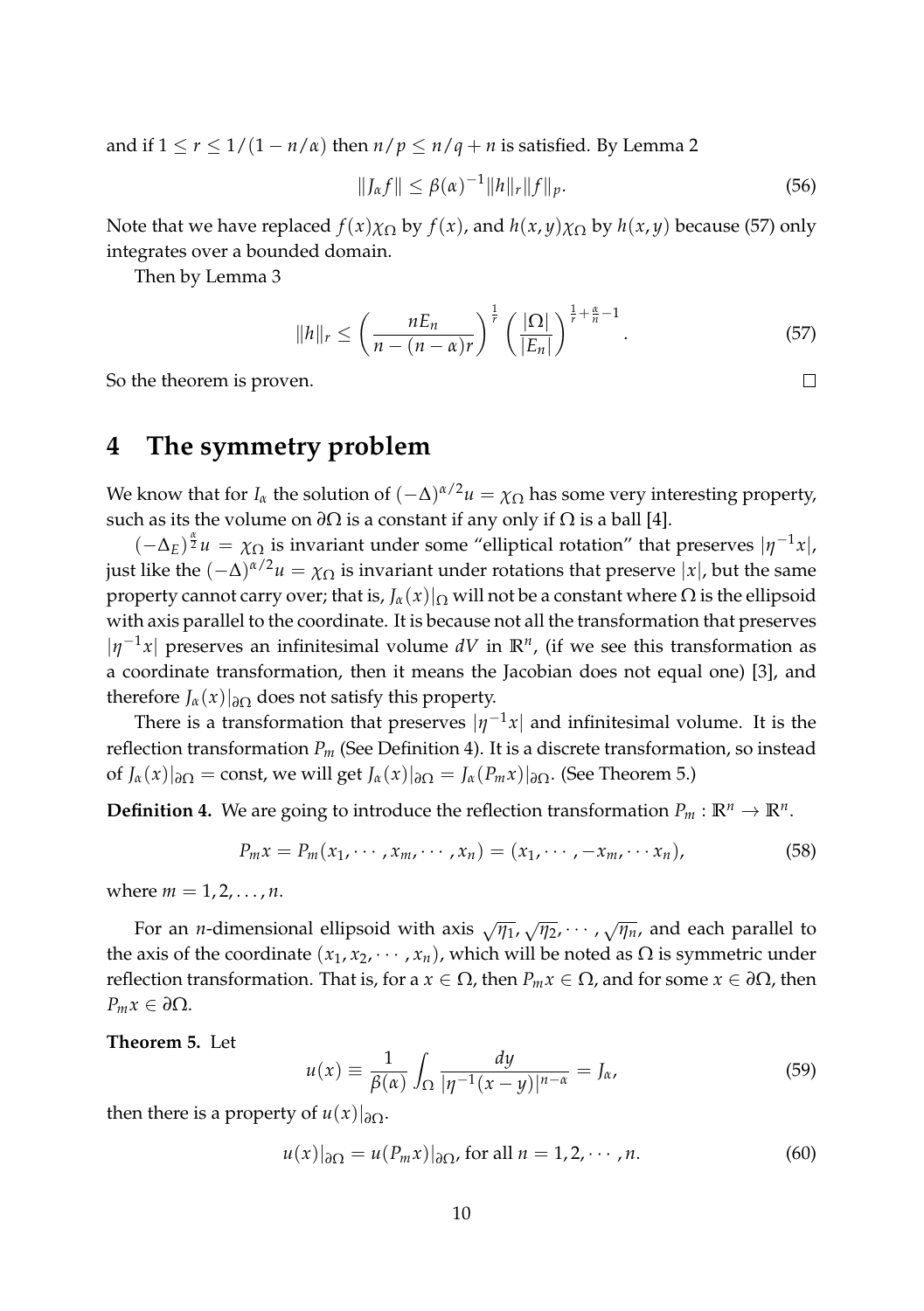For convenience, we need to use a different kind of coordinate instead of the ordinary Cartesian coordinate.

**Definition 5.** We are going to define an elliptical coordinate  $(\rho, \phi_1 \cdots \phi_{n-1})$  with the center at some point *p*.

$$
x_1 - p_1 = \sqrt{\eta_1} \rho \cos \phi_1
$$
  
\n
$$
x_2 - p_2 = \sqrt{\eta_2} \rho \sin \phi_1 \cos \phi_2
$$
  
\n
$$
\vdots
$$
  
\n
$$
x_{n-1} - p_{n-1} = \sqrt{\eta_{n-1}} \rho \sin \phi_1 \cdots \sin \phi_{n-2} \cos \phi_{n-1}
$$
  
\n
$$
x_n - p_n = \sqrt{\eta_n} \rho \sin \phi_1 \cdots \sin \phi_{n-2} \sin \phi_{n-1}
$$

We can set that  $p \in \partial \Omega$ .

Then another coordinate  $(r, \theta_1, \dots \theta_{n-1})$  at a point  $p'$ .

$$
x_1 - p'_1 = \sqrt{\eta_1} r \cos \theta_1
$$
  
\n
$$
x_2 - p'_2 = \sqrt{\eta_2} r \sin \theta_1 \cos \theta_2
$$
  
\n
$$
\vdots
$$
  
\n
$$
x_{n-1} - p'_{n-1} = \sqrt{\eta_{n-1}} r \sin \theta_1 \cdots \sin \theta_{n-2} \cos \theta_{n-1}
$$
  
\n
$$
x_n - p'_n = \sqrt{\eta_n} r \sin \theta_1 \cdots \sin \theta_{n-2} \sin \theta_{n-1}
$$

Then we can set that  $p' = P_m p \in \partial \Omega$ .

With this coordinate, we shall define a subset in  $\mathbb{R}^n$  by

$$
\tau_l^{(k)} = \{ x \in \Omega \mid 2\frac{l-1}{k} \le \rho < 2\frac{l}{k} \}, \ 1 \le l \le k. \tag{61}
$$

It is easy to check out that

$$
\bigcup_{1 \leq l \leq k} \tau_l^{(k)} = \Omega. \tag{62}
$$

We will do the same to coordinate  $(r, \theta_1 \cdots \theta_{n-1})$ .

$$
\tau_l^{\prime(k)} = \{ x \in \Omega \mid 2\frac{l-1}{k} \le r < 2\frac{l}{k} \}, \ 1 \le l \le k \tag{63}
$$

and

$$
\bigcup_{1 \leq l \leq k} \tau_l^{\prime(k)} = \Omega. \tag{64}
$$

**Lemma 4.** For any *k* and any  $1 \le l \le k$ , it satisfies

$$
|\tau_l^{(k)}| = |\tau_l^{'(k)}|.\tag{65}
$$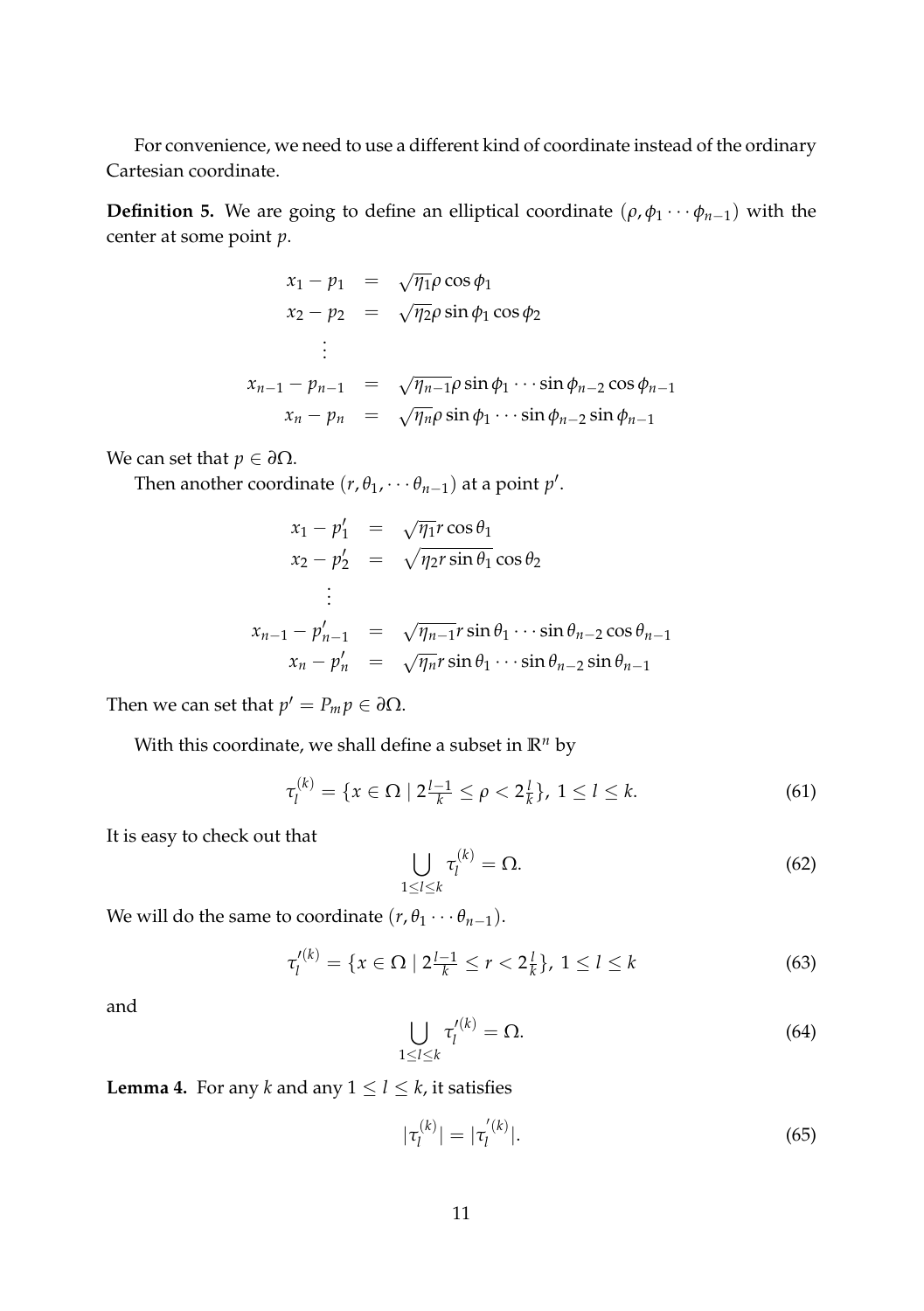*Proof.* For any  $x \in \tau_l^{(k)}$  $\hat{l}^{(k)}$  it satisfies the condition

$$
\left(2\frac{l-1}{k}\right)^2 \le \frac{(x_1 - p_1)^2}{\eta_1} + \frac{(x_2 - p_2)^2}{\eta_2} + \dots + \frac{(x_m - p_m)^2}{\eta_m}
$$
  
 
$$
+ \dots + \frac{(x_{n-1} - p_{n-1})^2}{\eta_{n-1}} + \frac{(x_n - p_n)^2}{\eta_n} \le \left(2\frac{l}{k}\right)^2
$$
 (66)

and

$$
x \in \Omega. \tag{67}
$$

If we transform any  $x \in \tau_l^{(k)}$  with the reflection transformation  $P_m$  , then  $P_m x \equiv x^l$ satisfies

$$
\left(2\frac{l-1}{k}\right)^2 \le \frac{(P_m x_1 - p_1)^2}{\eta_1} + \frac{(P_m x_2 - p_2)^2}{\eta_2} + \dots + \frac{(P_m x_m - p_m)^2}{\eta_m}
$$
\n
$$
+ \dots + \frac{(P_m x_n - p_n)^2}{\eta_n} \le \left(2\frac{l}{k}\right)^2 \tag{68}
$$

or

$$
\left(2\frac{l-1}{k}\right)^2 \le \frac{(x_1 - p_1)^2}{\eta_1} + \frac{(x_2 - p_2)^2}{\eta_2} + \dots + \frac{(x_m + p_m)^2}{\eta_m} + \dots + \frac{(x_{n-1} - p_{n-1})^2}{\eta_{n-1}} + \frac{(x_n - p_n)^2}{\eta_n} \le \left(2\frac{l}{k}\right)^2,
$$
\n(69)

and  $x' \in \Omega$ . This is exactly the condition that satisfies for any  $x' \in \tau'^{(k)}_l$  $\int_l^{l_{\infty}}$ . Thus,

$$
P_m \tau_l^{(k)} = \tau_l^{\prime (k)}.
$$
\n(70)

Since the reflection transformation preserves the volume, so that

$$
|\tau_l^{(k)}| = |\tau_l'^{(k)}|.\tag{71}
$$

 $\Box$ 

We know that  $\tau_l^{(k)}$  $\tau_l^{(k)}$  and  $\tau_l^{(k)}$ *l* approach to zero as *k* approaches to infinity. But how exactly and how rapidly it approaches to zero, we can see it by Lemma 5.

**Lemma 5.** For any integer *k*, and some  $1 \le l \le k$  the volume of  $\tau_l^{(k)}$  $\tau^{(k)}$  and  $\tau^{'(k)}$  satisfy

$$
|\tau_l^{(k)}| \le C(l)k^{-n},\tag{72}
$$

$$
|\tau_l^{'(k)}| \le C(l)k^{-n},\tag{73}
$$

where *C* is a constant independent of *k* but dependent to *l*.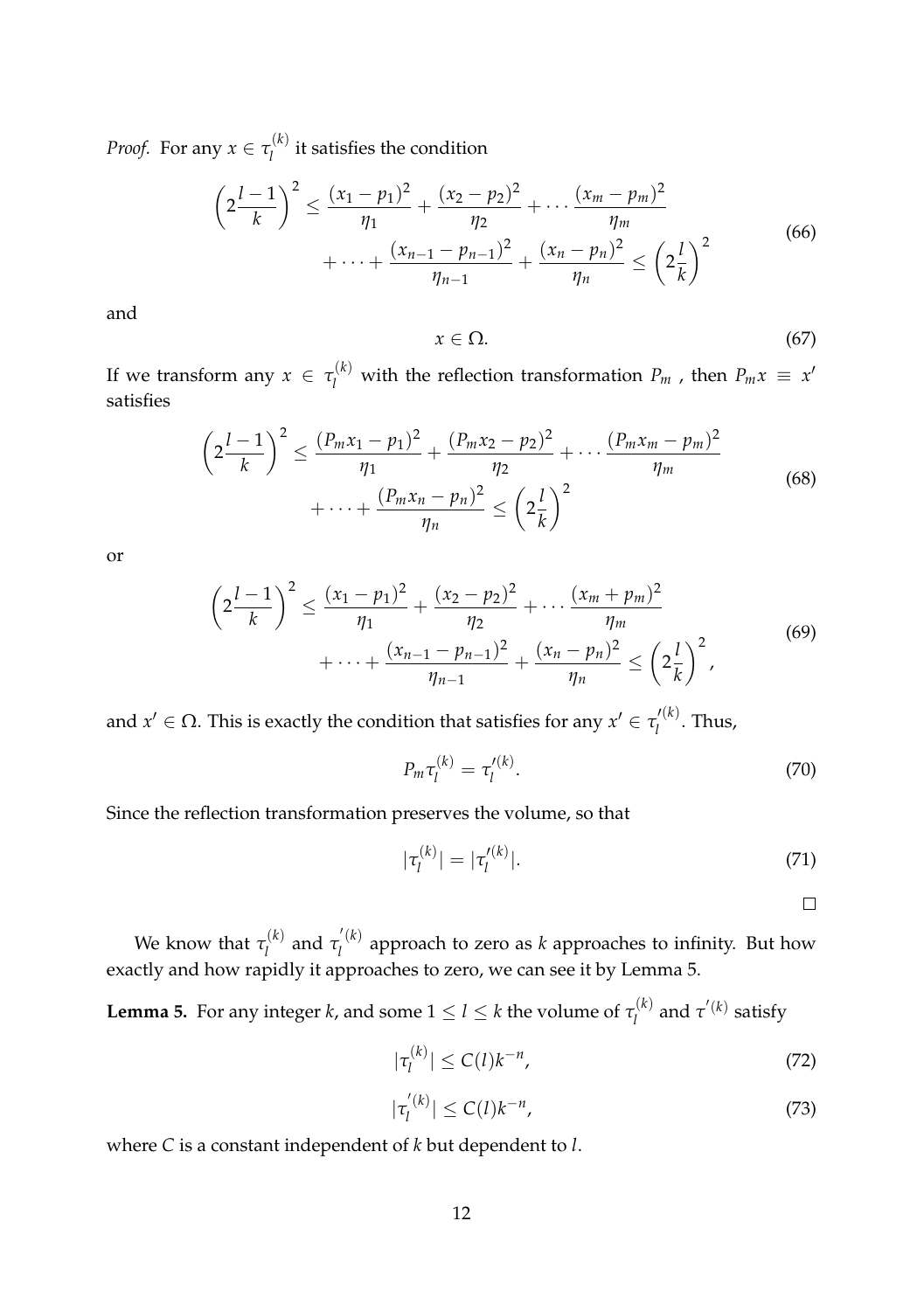*Proof.* For convenience, we define

$$
\sigma_l^{(k)} = \{ x \in \mathbb{R}^n \mid 2\frac{l-1}{k} \le \rho < 2\frac{l}{k} \} \tag{74}
$$

and

$$
\sigma_l^{'(k)} = \{ x \in \mathbb{R}^n \mid 2\frac{l-1}{k} \le r < 2\frac{l}{k} \}. \tag{75}
$$

where  $1 \leq l \leq k$ . By the definition of (74) and (75), we can see that  $\tau_l^{(k)} \subseteq \sigma_l^{(k)}$  $\hat{l}^{(n)}$ , and  $\tau^{'(k)} \subseteq \sigma_l^{'}^{(k)}$  $\mathcal{L}_l^{(k)}$ ; therefore,  $|\tau_l^{(k)}\rangle$  $|\mathcal{C}_l^{(k)}| \leq |\mathcal{C}_l^{(k)}|$  $\vert l_l^{(k)}\vert$ , and  $\vert \tau_l^{'(k)}\vert$  $|\bar{C}_l^{(k)}| \leq |\bar{C}_l^{(k)}|$  $\int_l^l(k)$ . Since the volume of  $\sigma_l^{(k)}$  $l^{(n)}$  and  $\sigma_l^{(k)}$  $\hat{l}$ <sup>(\*)</sup> can be computed

$$
|\sigma_l^{(k)}| = \int_{\mathbb{R}^n} \chi_{\sigma_l^{(k)}} dx = \omega_n \int_{\frac{l-1}{k}}^{\frac{l}{k}} r^{n-1} dr = \frac{\omega_n}{n-1} \left[ \left(\frac{l}{k}\right)^n - \left(\frac{l-1}{k}\right)^n \right].
$$
 (76)

We have used Lemma 1 in Equation (76). The  $\omega_n$  has been defined in (33). Therefore, we can see that

$$
|\tau_l^{(k)}| \le |\sigma_l^{(k)}| = \frac{\omega_n}{n-1} \left[ \left(\frac{l}{k}\right)^n - \left(\frac{l-1}{k}\right)^n \right] \equiv C(l)k^{-n},\tag{77}
$$

where  $C(l)$  equals

$$
C(l) = \frac{\omega_n}{n-1} [l^n - (l-1)^n].
$$
 (78)

 $\Box$ 

The case for  $\tau_l^{'(k)}$  $\hat{l}^{(k)}$  can be proven in the same way.

Now, we can divide the function  $J_\alpha(x)$  into

$$
J_{\alpha}(x) = \frac{1}{\beta(\alpha)} \int_{\Omega} \frac{dy}{|\eta^{-1}(x-y)|^{n-\alpha}}
$$
  
\n
$$
= \sum_{1 \leq l \leq k} \int_{\tau_{l}^{(k)}} \frac{dy}{|\eta^{-1}(x-y)|^{n-\alpha}} = \sum_{1 \leq l \leq k} j_{\alpha}^{(l)}
$$
  
\n
$$
= \sum_{1 \leq l \leq k} \int_{\tau_{l}^{(k)}} \frac{dy}{|\eta^{-1}(x-y)|^{n-\alpha}} = \sum_{1 \leq l \leq k} j_{\alpha}^{(l)},
$$
\n(79)

where

$$
j_{\alpha}^{(1)}(x) \equiv \int_{\tau_l^{(k)}} \frac{dy}{|\eta^{-1}(x-y)|^{n-\alpha}},
$$
\n(80)

and

$$
j_{\alpha}^{'(l)}(x) \equiv \int_{\tau_l^{'(k)}} \frac{dy}{|\eta^{-1}(x-y)|^{n-\alpha}}.
$$
\n(81)

We are going to define an approximation of  $j^{(l)}$ 

$$
j_{approx,\alpha}^{(l)}(x) = |\tau_l^{(k)}| \frac{1}{|\eta^{-1}(x-y)|^{n-\alpha}},
$$
\n(82)

$$
j_{appx.\alpha}'^{(l)}(x) = |\tau_l'^{(k)}| \frac{1}{|\eta^{-1}(x - y')|^{n - \alpha}},
$$
\n(83)

for some  $y \in \tau_l^{(k)}$  $\tau_l^{(k)}$  and  $y' \in \tau_l^{'(k)}$ . (<sup>n</sup>).<br>l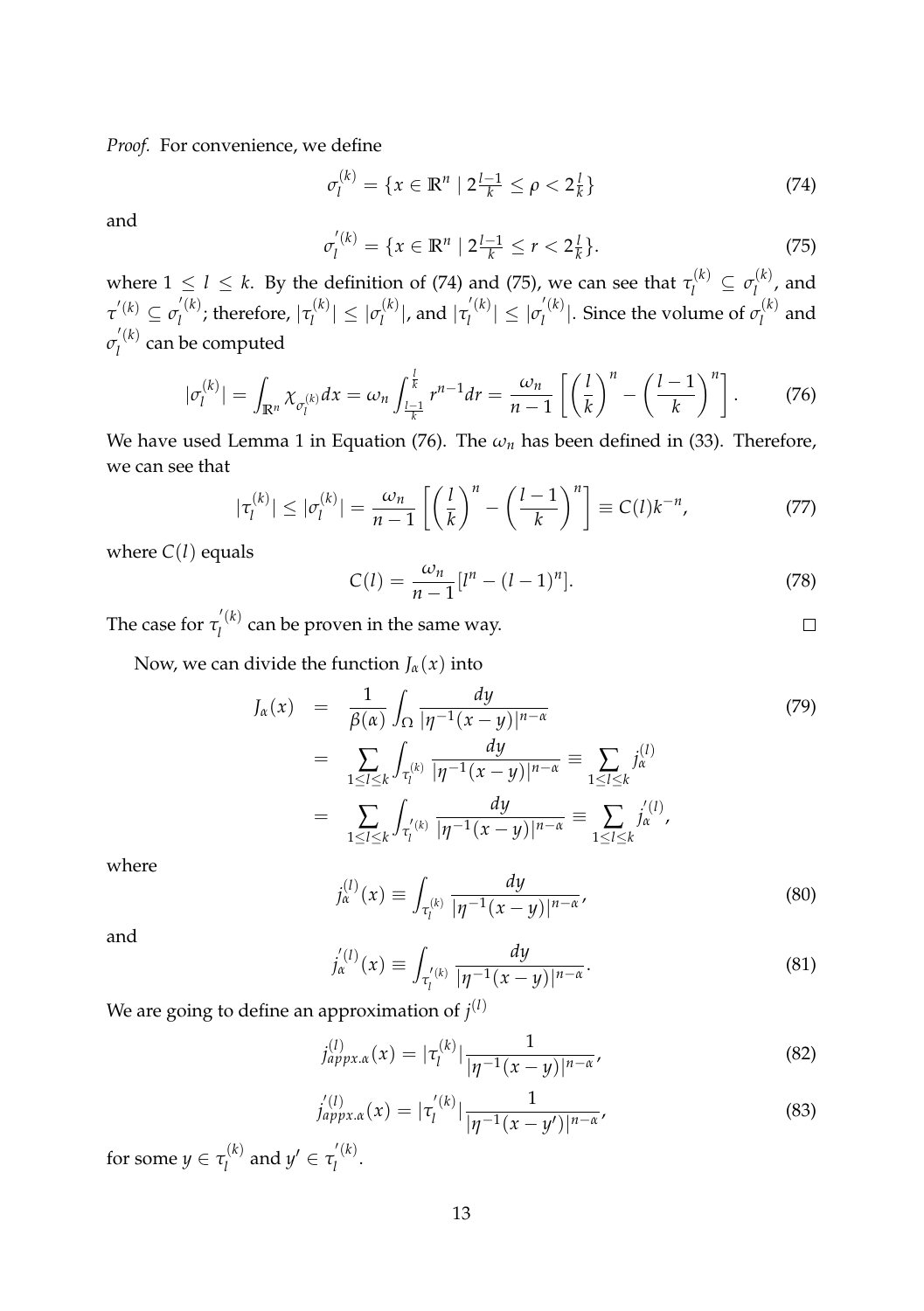**Lemma 6.** For any integer *k* and  $1 \le l \le k$  it satisfies

$$
|j_{\alpha}^{(l)}(p) - j_{approx,\alpha}^{(k)}(p)| \le C'(l)k^{-\alpha}
$$
 (84)

and

$$
|j_{\alpha}^{'(l)}(p') - j_{appx,\alpha}^{'(k)}(p')| \le C'(l)k^{-\alpha}, \tag{85}
$$

where  $C'(l)$  is independent of  $k$ .

*Proof.* First, it is obvious that

$$
|\tau_l^{(k)}| \min_{x \in \tau_l^{(k)}} \frac{1}{|\eta^{-1}(p-y)|^{n-\alpha}} \leq j_\alpha^{(l)}(p), j_{appx,\alpha}^{(l)}(p) \leq |\tau_l^{(k)}| \max_{x \in \tau_l^{(k)}} \frac{1}{|\eta^{-1}(p-y)|^{n-\alpha}}, \quad (86)
$$

where

$$
\max_{y \in \tau_l^{(k)}} \frac{1}{|\eta^{-1}(p-y)|^{n-\alpha}} = \frac{1}{(2\frac{l-1}{k})^{n-\alpha}},\tag{87}
$$

and

$$
\min_{y \in \tau_l^{(k)}} \frac{1}{|\eta^{-1}(p-y)|^{n-\alpha}} = \frac{1}{(2\frac{l}{k})^{n-\alpha}}.
$$
\n(88)

So for a sufficiently large *k*, it can satisfy

$$
\max_{y \in \tau_l^{(k)}} \frac{|\tau_l^{(k)}|}{|\eta^{-1}(p-y)|^{n-\alpha}} - \min_{x \in \tau_l^{(k)}} \frac{|\tau_l^{(k)}|}{|\eta^{-1}(p-y)|^{n-\alpha}} = \frac{|\tau_l^{(k)}|}{(2\frac{l-1}{k})^{n-\alpha}} - \frac{|\tau_l^{(k)}|}{(2\frac{l}{k})^{n-\alpha}},\tag{89}
$$

so that

$$
|j_{\alpha}^{(l)}(p) - j_{approx,\alpha}^{(k)}(p)| \leq |\tau_l^{(k)}| \left( \frac{1}{(2\frac{l-1}{k})^{n-\alpha}} - \frac{1}{(2\frac{l}{k})^{n-\alpha}} \right) \equiv C'(l)k^{-\alpha}.
$$
 (90)

We have used Lemma 5 in this equation and  $C'(l)$  equals

$$
C'(l) = C(l)2^{\alpha - n} \cdot \left[ (l-1)^{\alpha - n} - l^{\alpha - n} \right].
$$
 (91)

 $\Box$ 

Then the theorem is proven.

Of course, we can basically do the same with  $|\tau'^{(k)}_l\rangle$  $\binom{1}{l}$ . Then we can get

$$
|j_{\alpha}^{'(l)}(p') - j_{appx,\alpha}^{'(k)}(p')| \le C'(l)k^{-\alpha}.
$$
 (92)

Note that  $C'(l)$  increases as *l* increases, and by (91) and (78), we can see that  $C'(l)$  increases in the order of  $k^{n-1} \cdot k^{\alpha-n-1} = k^{\alpha-2}$ 

Now, back to the main theorem, we can see that  $j_{approx}^{(k)}(p) = j_{approx}^{(k)}(p')$  because by Lemma 4  $|\tau_l^{(k)}\>$  $|\tau_l^{(k)}| = |\tau_l^{'(k)}|$  $\frac{d}{dt}$  , and  $\frac{1}{|\eta^{-1}(p-y)|^{n-\alpha}} = \frac{1}{|\eta^{-1}(p'-y')|^{n-\alpha}}$  for some  $y \in \tau_l^{(k)}$  $\hat{l}^{(n)}$  and *P<sub>m</sub>y* =  $y' \in \tau_l^{(k)}$  $\hat{a}_l^{(n)}$ , therefore

$$
|j_{\alpha}^{(l)}(p') - j_{\alpha}^{(l)}(p)| \le |j_{\alpha}^{(l)}(p') - j_{appx,\alpha}^{(k)}(p')| + |j_{\alpha}^{(l)}(p) - j_{appx,\alpha}^{(k)}(p)| \le 2C'(l)k^{-\alpha}, \quad (93)
$$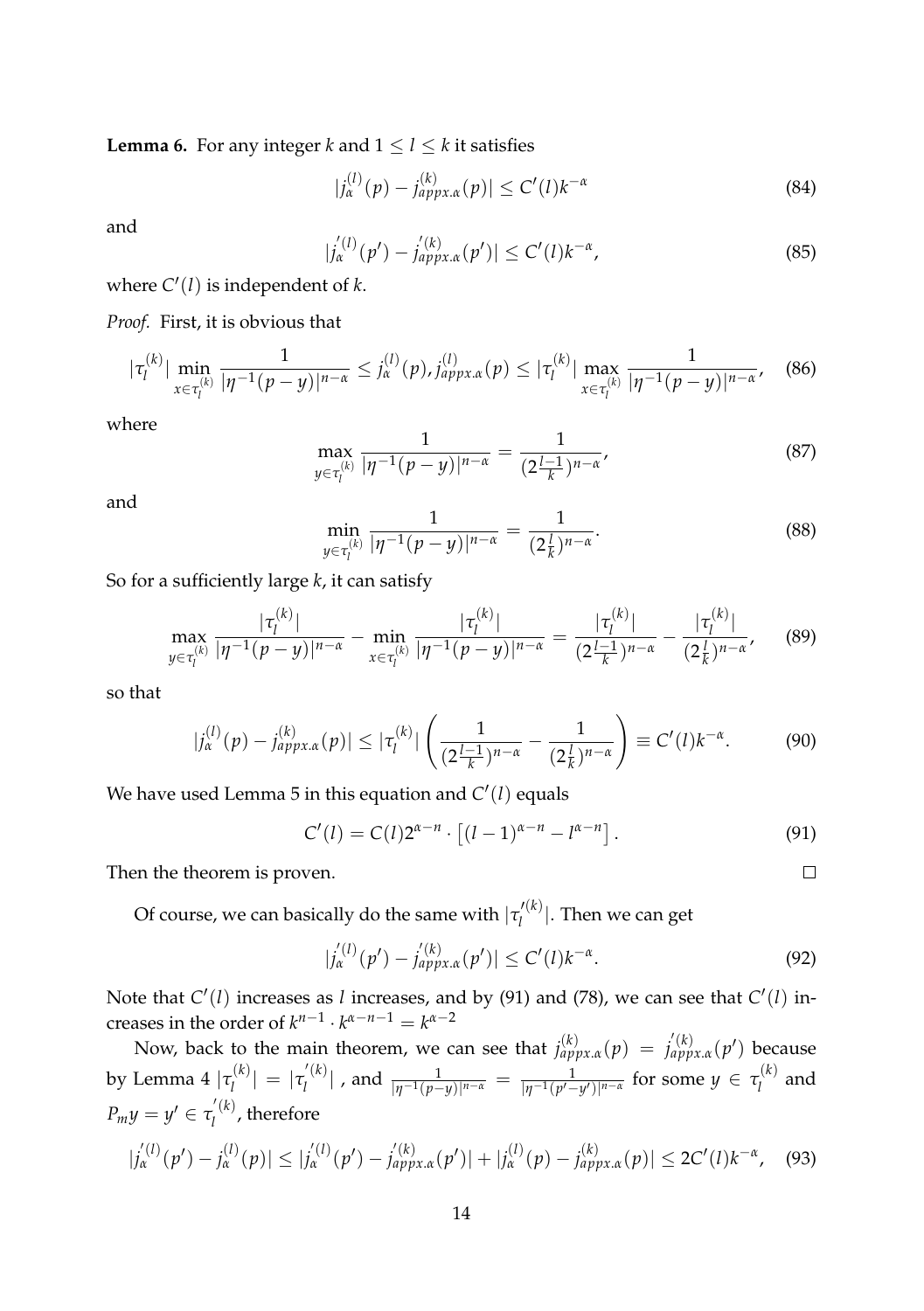thus, for sufficiently large *k*

$$
|J_{\alpha}(p) - J_{\alpha}(p')| = \left| \sum_{l}^{k} j_{\alpha}^{(l)}(p) - j_{\alpha}^{'(l)}(p') \right| \leq \sum_{l}^{k} |j_{\alpha}^{'(l)}(p') - j_{\alpha}^{(l)}(p)|
$$
  
 
$$
\leq \sum_{l}^{k} C'(l) k^{-\alpha} \leq k C'(k) \cdot k^{-\alpha}.
$$
 (94)

Since  $kC'(k)$  increases in the order of  $k^{\alpha-1}$ , so (94) will decrease in the order of  $k^{-1}$  as  $k$ approaches to infinity. So the theorem is proven.  $\Box$ 

#### **4.1 Generalization**

In Theorem 5, we have assumed Ω to be an *n*-dimensional ellipsoid centered at the origin point and it has axis of  $\sqrt{\eta_1}$ ,  $\sqrt{\eta_2}$   $\cdots$   $\sqrt{\eta_n}$  each parallel to the coordinate  $(x_1 \cdots x_n)$ . But this assumption is superfluous, for all we need is the restriction for  $\Omega$  is  $P_m\Omega = \Omega$ and  $\Omega$  is bounded. From (66) to (70) we can see that Lemma 4 still holds under this restriction, and therefore, so does in Theorem 5.

Another assumption that is superfluous is that we only consider  $p \in \partial\Omega$  and  $P_m p \in$ *∂*Ω. That is, we only consider *Jα*(*x*) under the restriction *Jα*(*x*)|*∂*Ω. We will extend it to any point  $p \in \mathbb{R}^n$  and  $p' = P_m p \in \mathbb{R}^n$ .

We will redefine the coordinate  $(\rho, \phi_1 \cdots \phi_{n-1})$  and  $(r, \theta_1, \cdots \theta_{n-1})$  in Definition 5 basically in the same way but this time the coordinate will be centered at any point *p* and  $P_m p$  which is not necessary on ∂Ω.  $|\tau^{(k)}_l\rangle$  $\vert l \vert^{(k)}$  and  $\vert \tau_l^{'(k)} \vert$  $\mathcal{L}^{\kappa}$ <sup>( $\kappa$ )</sub> are now written as</sup>

$$
\tau_l^{(k)} = \{ x \in \Omega \mid 2^{\frac{l-1}{k}} \le \rho < 2^{\frac{l}{k}} \}, k_{\min} \le l \le k_{\max} \tag{95}
$$

and

$$
\tau_l^{\prime(k)} = \{ x \in \Omega \mid 2\frac{l-1}{k} \le r < 2\frac{l}{k} \}, k_{min} \le l \le k_{max},\tag{96}
$$

where  $k_{max}$  is defined as  $\forall l > k_{max}$ ,  $\tau_l^{(k)} = \emptyset$ . Since  $P_m \tau_l^{(k)} = \tau_l^{(k)}$  $l_l^{(k)}$ , so that  $\forall l > k_{max}$ , *τ*<sup>'(*k*)</sup></sub> = ∅. Such *k*<sub>*max*</sub> exists because of the boundedness of Ω. Similarly, *k*<sub>*min*</sub> is defined as  $\forall l < k_{min}$ ,  $\tau_l^{(k)} = \emptyset$ . If such  $k_{min}$  does not exist, then set  $k_{min} = 1$ .

By this definition, we can get

$$
\Omega = \bigcup_{k_{min} \le l \le k_{max}} \tau_l^{(k)} = \bigcup_{k_{min} \le l \le k_{max}} \tau_l^{'(k)},\tag{97}
$$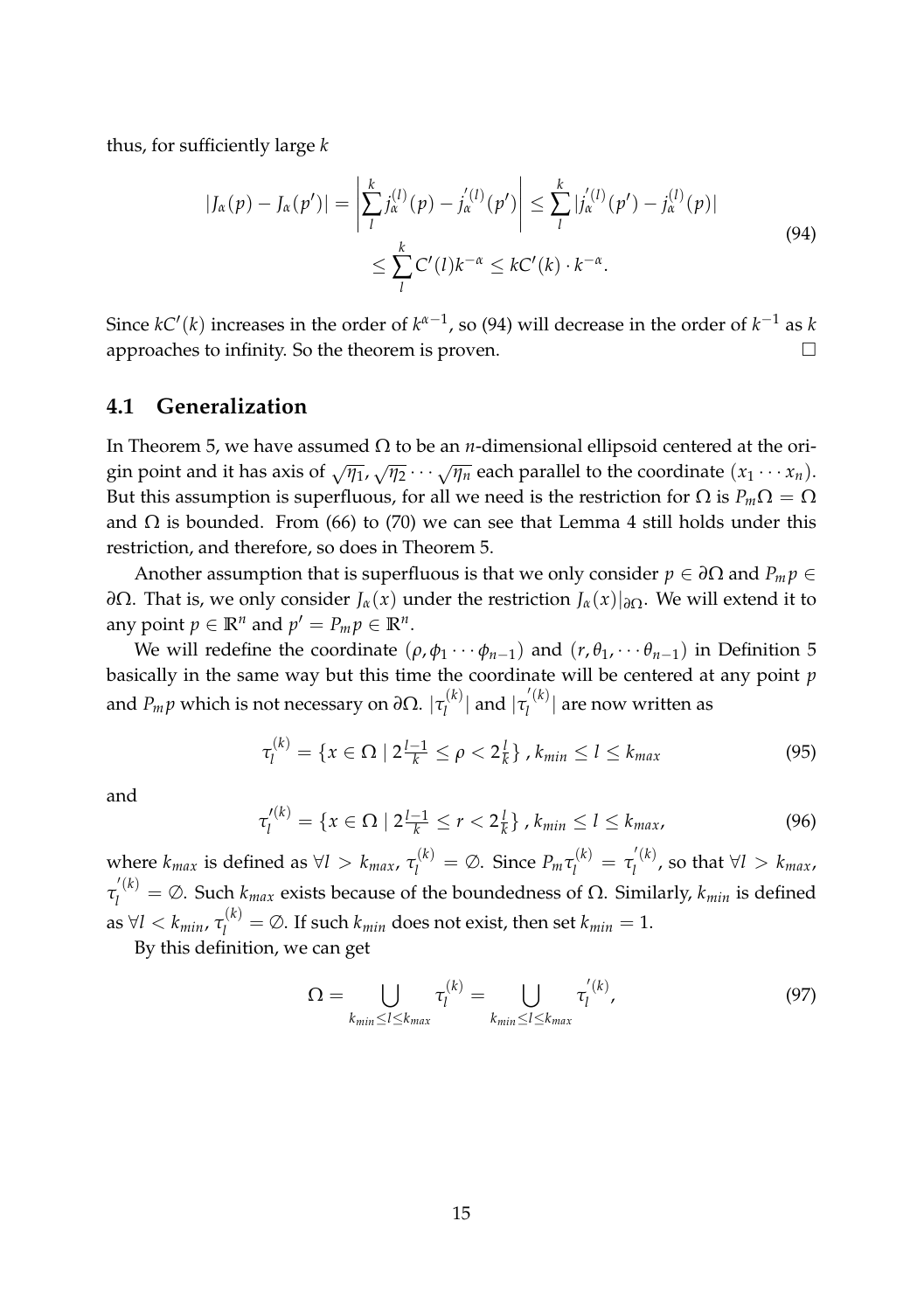and therefore,

$$
J_{\alpha}(x) = \frac{1}{\beta(\alpha)} \int_{\Omega} \frac{dy}{|\eta^{-1}(x-y)|^{n-\alpha}}
$$
  
\n
$$
= \sum_{k_{min} \le l \le k_{max}} \int_{\tau_{l}^{(k)}} \frac{dy}{|\eta^{-1}(x-y)|^{n-\alpha}} \equiv \sum_{k_{min} \le l \le k_{max}} j_{\alpha}^{(l)}
$$
  
\n
$$
= \sum_{k_{min} \le l \le k_{max}} \int_{\tau_{l}^{(k)}} \frac{dy}{|\eta^{-1}(x-y)|^{n-\alpha}} \equiv \sum_{k_{min} \le l \le k_{max}} j_{\alpha}^{(l)}.
$$
\n(98)

The definition of  $j_{\alpha}^{(l)}(x)$ ,  $j_{\alpha}^{(l)}(x)$ ,  $j_{appx,\alpha}^{(l)}(x)$ , and  $j_{appx,\alpha}^{(l)}(x)$  are still the same, so that we can see Theorem 5 still holds.

The generalization of Theorem 5 is:

**Theorem 6** (generlization)**.** Let

$$
u(x) \equiv \frac{1}{\beta(\alpha)} \int_{\Omega} \frac{dy}{|\eta^{-1}(x-y)|^{n-\alpha}} = J_{\alpha}.
$$
 (99)

For all bounded domain Ω that satisfies Ω = *Pm*Ω

$$
u(x) = u(P_m x). \tag{100}
$$

#### **4.2 The antisymmetric property**

In the equation of  $(-\Delta_E)^{\frac{\alpha}{2}}u(x) = f(x)$ , we have set  $f(x) = \chi_{\Omega}$  and found out that the solution, noted as  $J_\alpha(x)$ , has the symmetric property. Now, if we replace the function *f*(*x*) by another function  $g(x) = \chi_{\Omega} x_i$ , where  $1 \leq i \leq n$ , then the solution for  $(-\Delta_E)^{\frac{\alpha}{2}}u(x) = g(x)$ , noted as  $J_{\alpha}g(x) = \mathfrak{J}_{\alpha}(x)$  will satisfy another property.

**Theorem 7.** Let

$$
u(x) \equiv \frac{1}{\beta(\alpha)} \int_{\Omega} \frac{x_i dy}{|\eta^{-1}(x - y)|^{n - \alpha}} = \mathfrak{J}_{\alpha}(x), \qquad (101)
$$

then there is a property of  $u(x)|_{\Omega}$ .

$$
u(x)|_{\partial\Omega} = u(P_m x)|_{\partial\Omega} \text{ for } m \neq i,
$$
 (102)

$$
u(x)|_{\partial\Omega} = -u(P_m x)|_{\partial\Omega} \text{ for } m = i. \tag{103}
$$

Where  $\Omega$  is an *n*-dimensional ellipsoid centered at origin point and axis parallel to the coordinate  $(x_1, x_2 \cdots x_n)$ .

*Proof.* First, we will redefine,  $j_{\alpha}^{(l)}$ ,  $j_{\alpha}^{'(l)}$  as

$$
j_{\alpha}^{(l)}(x) \equiv \int_{\tau_l^{(k)}} \frac{x_i dy}{|\eta^{-1}(x-y)|^{n-\alpha}} \tag{104}
$$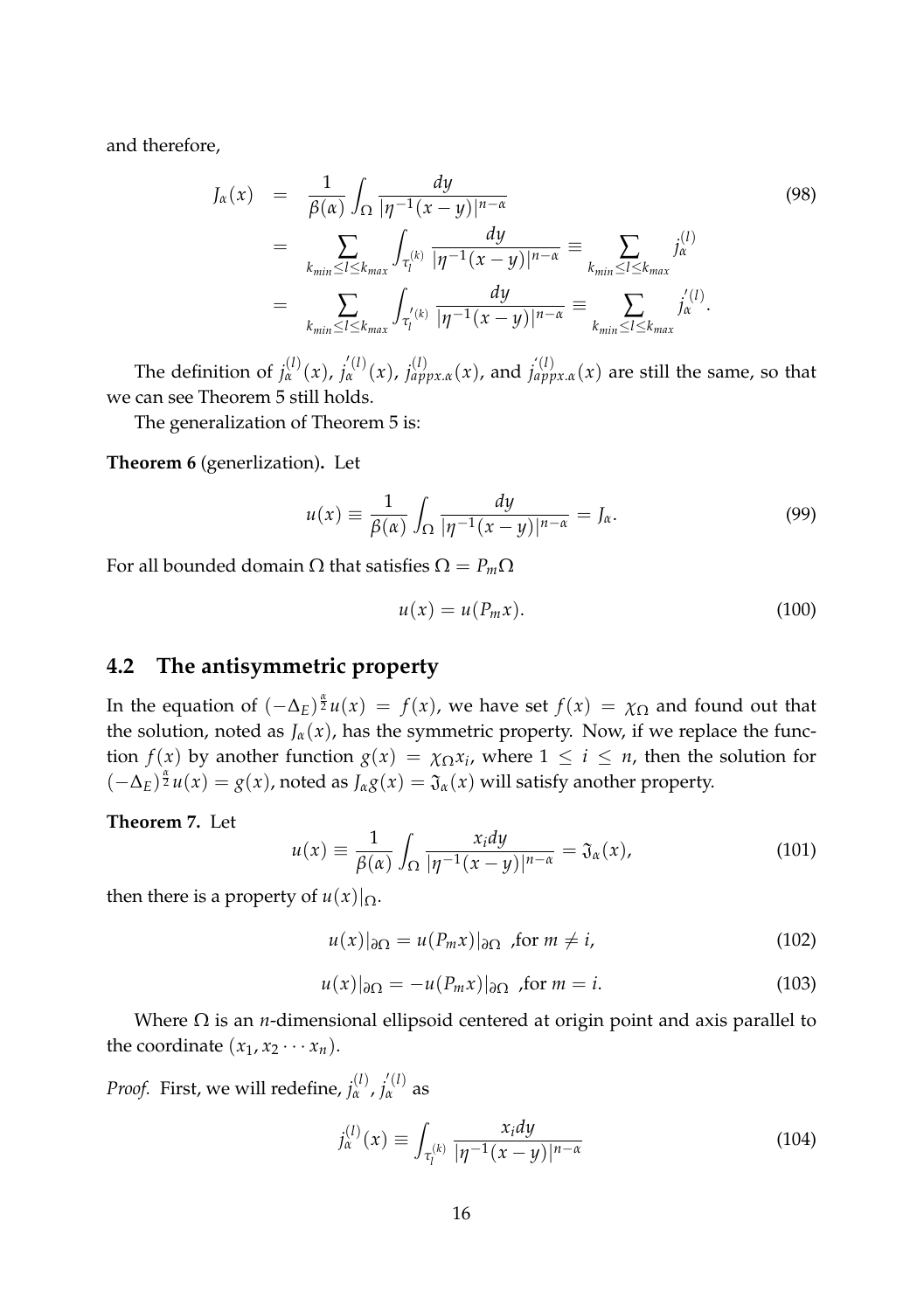and

$$
j'_{\alpha(x)} \equiv \int_{\tau'_l(k)} \frac{x_i dy}{|\eta^{-1}(x-y)|^{n-\alpha}}.
$$
 (105)

Since *τ* (*k*)  $\tau_l^{(k)}$  and  $\tau_l^{'(k)}$  $\hat{a}_l^{(n)}$  are the same as (61) and (63). so that

$$
\mathfrak{J}_{\alpha}(x) = \frac{1}{\beta(\alpha)} \int_{\Omega} \frac{x_i dy}{|\eta^{-1}(x - y)|^{n - \alpha}}
$$
\n
$$
= \sum_{1 \le l \le k} \int_{\tau_l^{(k)}} \frac{x_i dy}{|\eta^{-1}(x - y)|^{n - \alpha}} = \sum_{1 \le l \le k} j_{\alpha}^{(l)}
$$
\n
$$
= \sum_{1 \le l \le k} \int_{\tau_l^{(k)}} \frac{x_i dy}{|\eta^{-1}(x - y)|^{n - \alpha}} = \sum_{1 \le l \le k} j_{\alpha}^{(l)}.
$$
\n(106)

Now we are going to do something different. Define a subset in  $\tau^{(k)}_l$ ,(<sup>n</sup>),<br>l

$$
\pi_{ml}^{(k)} = \{ x \in \tau_l^{(k)} \mid \sqrt{\eta_i} \frac{m-1}{k} \le x_i < \sqrt{\eta_i} \frac{m}{k} \}. \tag{107}
$$

Where *m* is an integer ranges from −*k* + 1 to *k*. Similarly, we define

$$
\pi'_{ml}^{(k)} = \{ x \in \tau_l^{'(k)} \mid \sqrt{\eta_i} \frac{m-1}{k} \le x_i < \sqrt{\eta_i} \frac{m}{k} \}. \tag{108}
$$

By (107) and (108), we can see that  $P_m \pi_{ml}^{(k)} = \pi_{ml}^{'(k)}$  for  $m \neq i$  and  $P_m \pi_{ml}^{(k)} = \pi_{-m}^{'(k)}$  $\int_{-m+1}^{n}$  for  $m = i$ , therefore,  $|\pi_{ml}^{(k)}| = |\pi_{ml}^{'(k)}|$  for  $m \neq i$ , and  $|\pi_{ml}^{(k)}| = |\pi_{-ml}^{'(k)}|$  $\begin{vmatrix} 1 & \lambda \\ -m+1 & l \end{vmatrix}$  for  $m = i$ .  $\Box$ 

We can see that  $|\pi^{(k)}_{ml}|$  decay to zero as *k* approach to infinity, and Lemma 7 told that who rapidly does it approaches to zero.

**Lemma 7.** For any 
$$
-k+1 \le m \le k
$$
,  $|\pi_{ml}^{(k)}|$  and  $|\pi_{ml}^{'(k)}|$  satisfy  

$$
|\pi_{ml}^{(k)}| \le Ck^{-n-1}
$$
(109)

and

$$
|\pi_{ml}^{'(k)}| \leq Ck^{-n-1},\tag{110}
$$

where *C* is a constant independent of *k*.

*Proof.* Set

$$
|\pi|_{max} \equiv \max\{|\pi_{-k+1l}^{(k)}|, |\pi_{-k+2l}^{(k)}| \cdots |\pi_{k-1l}^{(k)}|, |\pi_{kl}^{(k)}|\}\
$$
(111)

and

$$
|\pi|_{min} \equiv \min\{|\pi_{-k+1l}^{(k)}|, |\pi_{-k+2l}^{(k)}| \cdots |\pi_{k-1l}^{(k)}|, |\pi_{kl}^{(k)}|\}.
$$
 (112)

Notice that,

$$
2k|\pi|_{min} \leq \sum_{m=-k+1}^{k} |\pi_{ml}^{(k)}| = |\tau_l^{(k)}|.
$$
 (113)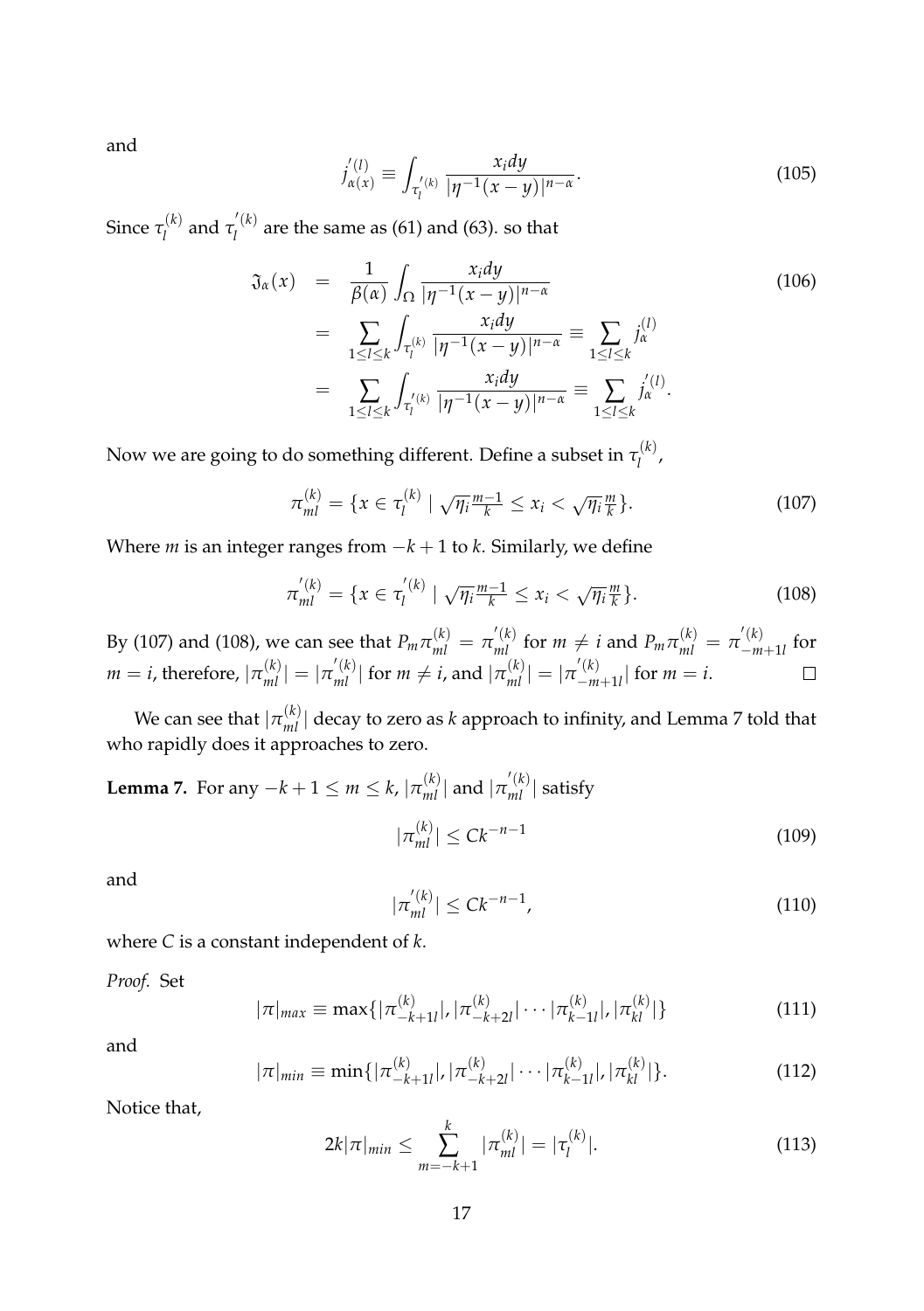By Lemma 5 we can se that

$$
|\pi|_{min} \le \frac{1}{2} C(l) k^{-n-1}
$$
 (114)

or

$$
|\pi_{ml}^{(k)}| \le |\pi|_{max} \le \frac{1}{2} \frac{|\pi|_{max}}{|\pi|_{min}} C(l) k^{-n-1}.
$$
 (115)

The same can be done with  $|\pi^{'}_{ml}|$  , and the theorem is proven.  $\Box$ 

**Lemma 8.** For any integer *k* and  $1 \le l \le k$  it satisfies

$$
|j_{\alpha}^{(l)}(p) + j_{\alpha}^{'(l)}(p')| \le C'(l)k^{-\alpha}.
$$
 (116)

 $\text{If } p \in \partial \Omega, p' = P_i p \in \partial \Omega \text{, and}$ 

$$
|j_{\alpha}^{(l)}(p) - j_{\alpha}^{(l)}(p')| \le C'(l)k^{-\alpha}.
$$
 (117)

If  $p \in \partial \Omega$ ,  $p' = P_m p \in \partial \Omega$  where  $m \neq i$ .

The definition of  $j_{\alpha}^{(l)}(x)$  and  $j_{\alpha}^{(l)}(x)$  are in (104) and (105), and  $C'(l)$  is independent of *k*.

*Proof.* First, we define

$$
j_{\alpha}^{ml}(x) = \int_{\pi_{ml}^{(k)}} \frac{x_i dy}{|\eta^{-1}(x - y)|^{n - \alpha}}
$$
(118)

and

$$
j_{\alpha}^{'ml}(x) = \int_{\pi_{ml}^{'(k)}} \frac{x_i dy}{|\eta^{-1}(x-y)|^{n-\alpha}}.
$$
\n(119)

It is easy to see that

$$
j_{\alpha}^{(l)}(x) = \sum_{m=-k+1}^{k} j_{\alpha}^{ml}(x), \text{ and } j_{\alpha}^{'(l)}(x) = \sum_{m=-k+1}^{k} j_{\alpha}^{'ml}(x). \tag{120}
$$

Consider an approximation of  $j_{\alpha}^{ml}(x)$ , and  $j_{\alpha}^{'ml}(x)$ 

$$
j_{appx,\alpha}^{ml}(x) = |\pi_{ml}^{(k)}| \frac{x_i}{|\eta^{-1}(x-y)|^{n-\alpha}}
$$
(121)

and

$$
j'_{approx,\alpha}(x) = |\pi'_{ml}| \frac{x_i}{|\eta^{-1}(x - y')|^{n - \alpha}}.
$$
\n(122)

For some  $y \in \pi_{ml}^{(k)}$ , and  $y' \in \pi_{ml}^{'(k)}$ ,

$$
|\pi_{ml}^{(k)}| \min_{x \in \pi_{ml}^{(k)}} \frac{x_i}{|\eta^{-1}(p-y)|^{n-\alpha}} \le j_\alpha^{(ml)}(p), j_{appx,\alpha}^{(ml)}(p) \le |\pi_{ml}^{(k)}| \max_{x \in \pi_{ml}^{(k)}} \frac{x_i}{|\eta^{-1}(p-y)|^{n-\alpha}}.
$$
\n(123)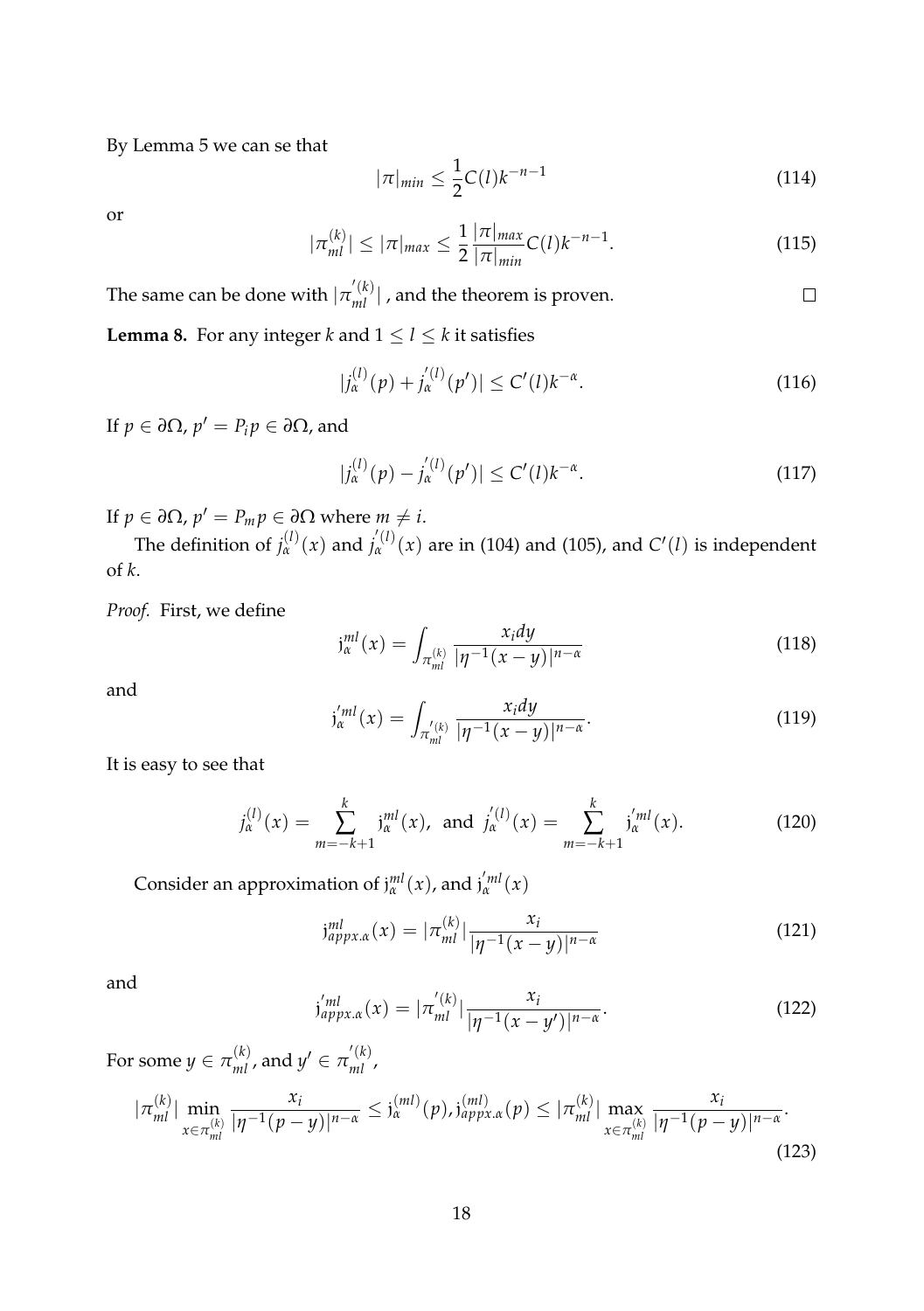By the difinition of  $\pi_{ml}^{(k)}$  and  $\pi_{ml}^{'(k)}$  we can see that

$$
\max_{y \in \pi_{ml}^{(k)}} \frac{x_i}{|\eta^{-1}(p-y)|^{n-\alpha}} \le \frac{m}{k} \frac{1}{(2\frac{l-1}{k})^{n-\alpha}}
$$
(124)

and

$$
\min_{y \in \pi_{ml}^{(k)}} \frac{x_i}{|\eta^{-1}(p-y)|^{n-\alpha}} \le \frac{m-1}{k} \frac{1}{(2\frac{1}{k})^{n-\alpha}}.
$$
\n(125)

Apply (124) and (125) and Lemma 7 to (123) we can get

$$
|j_{\alpha}^{(ml)}(p) - j_{appx,\alpha}^{(ml)}(p)| \le C(m,l)k^{-\alpha-1}.
$$
 (126)

Where  $C(m, l)$  equals

$$
C(m,l) = 2^{\alpha - n - 1} \frac{|\pi|_{max}}{|\pi|_{min}} C(l) \left[ \frac{m}{(l-1)^{n-\alpha}} - \frac{m-1}{l^{n-\alpha}} \right].
$$
 (127)

The can similarly apply the same way to  $j_{\alpha}^{'(ml)}(p')$ , and get

$$
|j_{\alpha}^{(ml)}(p') - j_{approx,\alpha}^{(ml)}(p')| \le C(m,l)k^{-\alpha-1}.
$$
 (128)

On the other hand, by (121) and (122), we can see that  $j_{appx,\alpha}^{ml}(p) = j_{appx,\alpha}^{'ml}(p')$  for  $P_m p = p'$  where  $m \neq i$ , and  $j_{appx,\alpha}^{ml}(p) = -j_{appx,\alpha}^{'-m+1l}(p')$  for  $P_i p = p'$ . Therefore, we get

$$
\sum_{m=-k+1}^{k} j_{appx,\alpha}^{ml}(p) = \sum_{m=-k+1}^{k} j_{appx,\alpha}'^{ml}(p')
$$
\n(129)

for  $P_m p = p'$ ,  $m \neq i$ .

$$
\sum_{m=-k+1}^{k} j_{appx,\alpha}^{ml}(p) = -\sum_{m=-k+1}^{k} j_{appx,\alpha}^{'ml}(p') \qquad (130)
$$

for  $P_i p = p'$ .

So for the  $m \neq i$  case, by (120) we can get,

$$
|j_{\alpha}^{(l)}(p) - j_{\alpha}^{'(l)}(p')| = \left| \sum_{m=-k+1}^{k} (j_{appx,\alpha}^{ml}(p) - j_{\alpha}^{ml}(p)) + \sum_{m=-k+1}^{k} (j_{\alpha}^{'ml}(p')) - j_{appx,\alpha}^{'ml}(p') \right|
$$
  

$$
\leq \sum_{m=-k+1}^{k} |j_{appx,\alpha}^{ml}(p) - j_{\alpha}^{ml}(p)| + \sum_{m=-k+1}^{k} |j_{appx,\alpha}^{'ml}(p') - j_{\alpha}^{'ml}(p')|
$$
  

$$
\leq 2 \sum_{m=-k+1}^{k} C(l,m)k^{\alpha-1} = 2k \cdot C(l)k^{-\alpha-1} \equiv C(l)k^{-\alpha}
$$
(131)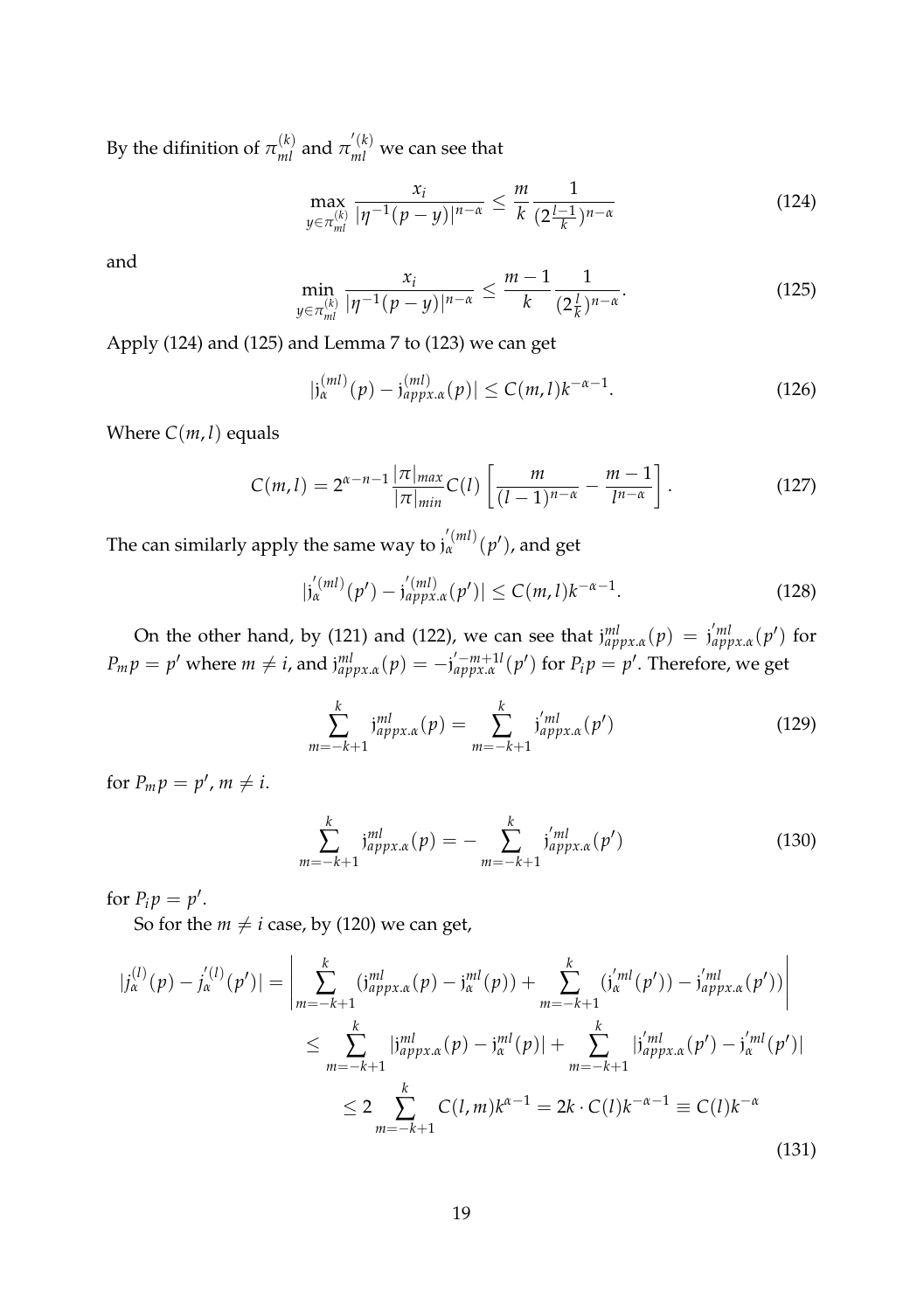and for the  $m = i$  case

$$
|j_{\alpha}^{(l)}(p) + j_{\alpha}^{'(l)}(p')| = \left| \sum_{m=-k+1}^{k} (j_{\alpha}^{ml}(p) - j_{appx,\alpha}^{ml}(p)) + \sum_{m=-k+1}^{k} (j_{\alpha}^{'ml}(p') - j_{appx,\alpha}^{'ml}(p')) \right|
$$
  

$$
\leq \sum_{m=-k+1}^{k} |j_{appx,\alpha}^{ml}(p) - j_{\alpha}^{ml}(p)| + \sum_{m=-k+1}^{k} |j_{appx,\alpha}^{'ml}(p') - j_{\alpha}^{'ml}(p')|
$$
  

$$
\leq 2 \sum_{m=-k+1}^{k} C(l,m)k^{\alpha-1} = 2k \cdot C(l)k^{-\alpha-1} \equiv C(l)k^{-\alpha}.
$$
 (132)

Note that by (127),  $\sum_{m=-k+1}^{k} C(l,m)k$  is independent of *m*. So we can see that the theorem is proven.

We can see that the first equation in Lemma 7 is identical to (93), so by (94) and (106) we can get

$$
\mathfrak{J}_{\alpha}(p)|_{\partial\Omega} = \mathfrak{J}_{\alpha}(P_m p)|_{\partial\Omega}, \text{ for } m \neq i.
$$
 (133)

By the second equation of Lemma 7, we can see that it is basically the same as (93)  $\int_{0}^{l} f(x) f(x) dx$  has been replaced by  $-j_{\alpha}^{'}(l)}(p')$  , so by (94) we can see that  $|\mathfrak{J}_{\alpha}(p) + \mathfrak{J}_{\alpha}(P_m p)|$ will approach to zero as *k* approaches to infinity, so that

$$
\mathfrak{J}_{\alpha}(p)|_{\partial\Omega} = -\mathfrak{J}_{\alpha}(P_m p)|_{\partial\Omega}, \text{ for } m = i,
$$
 (134)

and therefore, the theorem has been proven.

## **5 Appendix [1]**

**Theorem 8.** For any  $0 < \alpha < n$ , if  $u(x)$  satisfies the equation

$$
-\Delta^{\frac{\alpha}{2}}u(x) = \rho(x), \quad \text{for any } x \in \mathbb{R}^n \tag{135}
$$

then  $u(\mathbf{x})$  can be written as the convolution between  $K_{\alpha}$  and  $f$ 

$$
u(x) = I_{\alpha}\rho(x) = (K_{\alpha} * \rho)(x). \tag{136}
$$

*Proof.* We can start by Fourier transformation.

$$
\mathcal{F}(-\Delta^{\frac{\alpha}{2}}u(x)) = -\widehat{\Delta^{\alpha/2}u}(\xi)
$$
\n
$$
= \int_{\mathbb{R}^n} \left(\frac{1}{\Gamma(\frac{-\alpha}{2})}\int_0^\infty t^{-\frac{\alpha}{2}-1}e^{\Delta t}u(x)dt\right)e^{-ix\cdot\xi}dx
$$
\n
$$
= \frac{1}{\Gamma(\frac{-\alpha}{2})}\int_0^\infty t^{-\frac{\alpha}{2}-1}\left(\int_0^\infty G_t * u(x)e^{-ix\cdot\xi}dx\right)dt
$$
\n
$$
= \frac{1}{\Gamma(\frac{-\alpha}{2})}\int_0^\infty t^{-\frac{\alpha}{2}-1}\widehat{G}_t \cdot \widehat{u}(\xi)dt
$$
\n
$$
= \widehat{\rho}(\xi).
$$
\n(137)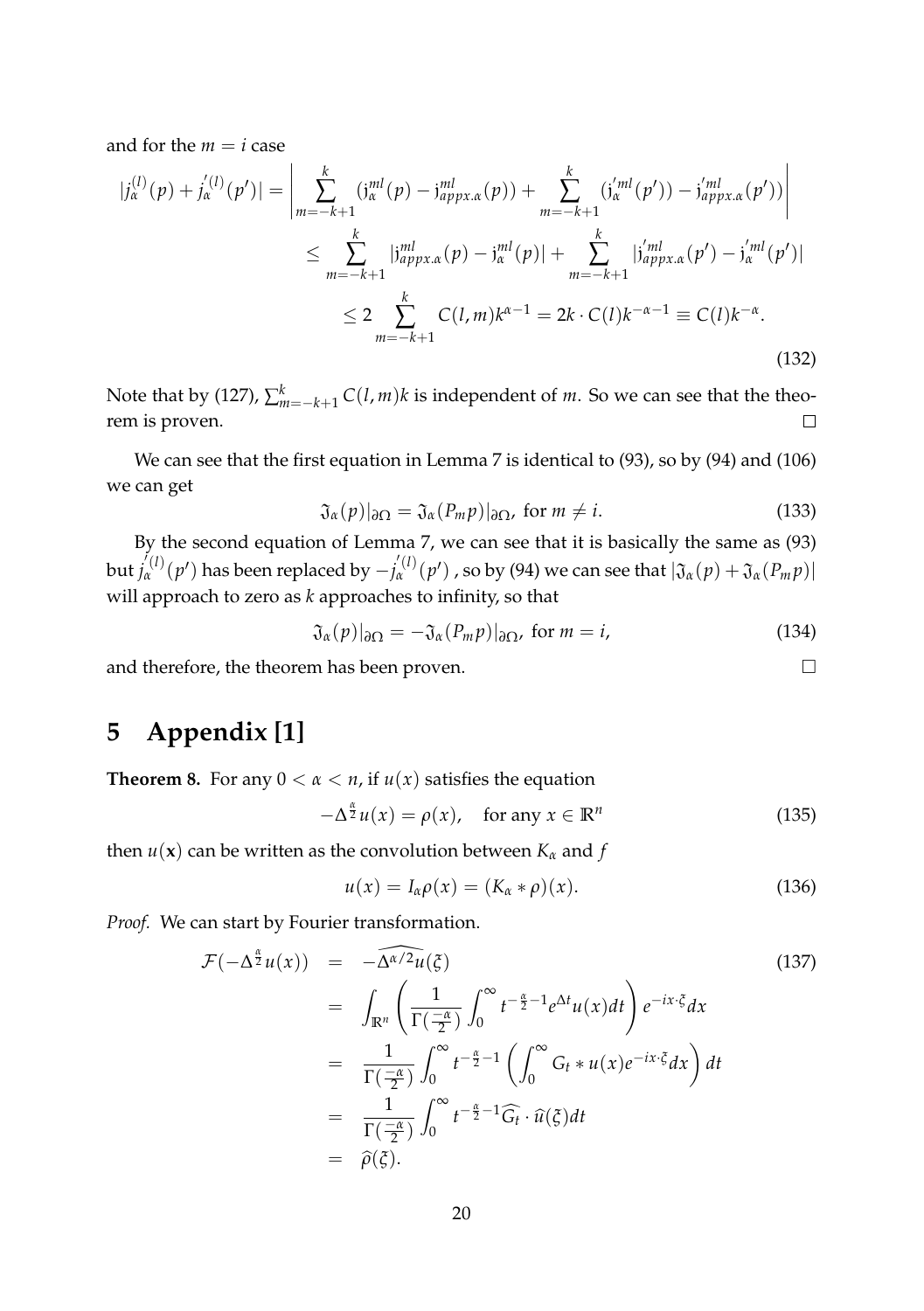The Fourier transformation of the Gauss kernel was known as

 $\overline{a}$ 

$$
\widehat{G}_t(\xi) = (4\pi t)^{-\frac{n}{2}} \int_0^\infty e^{-\frac{|x|^2}{4t}} \cdot e^{-ix\cdot\xi} d\mathbf{x} = e^{-t|\xi|^2}.
$$
 (138)

So,

$$
-\widehat{\Delta^{\alpha/2}u}(\xi) = \frac{\widehat{u}(\xi)}{\Gamma(\frac{-\alpha}{2})} \int_0^\infty t^{-\frac{\alpha}{2}-1} e^{-t|\xi|^2} dt = |\xi|^{\alpha} \widehat{u}(\xi). \tag{139}
$$

In this case, we have use the fact that

$$
\int_0^\infty t^s e^{-tu^2} dt = \frac{\Gamma(s+1)}{u^{2(s+1)}}.
$$
\n(140)

Therefore, we get

$$
\widehat{u}(\xi) = |\xi|^{-\alpha} \widehat{\rho}(\xi), \ \ u(x) = (2\pi)^{-n} \int_{\mathbb{R}^n} |\xi|^{-\alpha} e^{i\xi \cdot x} d\xi. \tag{141}
$$

The solution can be constructed to the convolution between two functions.  $u(x) =$  $(2\pi)^{-n}\phi * \rho(x)$ . Where the  $\phi$  is

$$
\phi(x) = \int_{\mathbb{R}^n} |\xi|^{-\alpha} e^{i\xi \cdot x} d\xi,
$$
\n(142)

$$
\phi(\lambda x) = \int_{\mathbb{R}^n} |\xi|^{-\alpha} e^{i\xi \cdot (\lambda x)} d\xi = \int_{\mathbb{R}^n} |\xi|^{-\alpha} e^{i(\lambda \xi) \cdot x} d\xi.
$$
\n(143)

Now consider a transformation:

$$
\lambda \xi = \zeta, \, d\xi = \lambda^{-n} d\zeta.
$$

Then,

$$
\phi(\lambda \mathbf{x}) = \int_{\mathbb{R}^n} |\lambda^{-1} \zeta|^{-\alpha} e^{i\zeta \cdot x} \lambda^{-n} d\zeta = \lambda^{\alpha - n} \int_{\mathbb{R}^n} |\zeta|^{-\alpha} e^{i\zeta \cdot x} d\zeta = \lambda^{\alpha - n} \phi(x). \tag{144}
$$

It is obvious that  $\phi(x)$  is a homogeneous function, so we can express  $\phi$  in  $\phi(x)$  =  $C|x|^{\alpha-n}$ , and now we are going to determine the constant *C*.

$$
\int_{\mathbb{R}^n} \phi(x) \exp(-\frac{|x|^2}{2}) dx = C \int_{\mathbb{R}^n} \exp(-\frac{|x|^2}{2}) |\xi|^{\alpha - 1} dx
$$
\n
$$
= C|S^{n-1}| \int_0^\infty r^{\alpha - 1} \exp(-\frac{r^2}{2}) dr
$$
\n
$$
= C|S^{n-1}| 2^{\frac{\alpha}{2} - 1} \Gamma(\frac{\alpha}{2}).
$$
\n(145)

On the other hand,

$$
\int_{\mathbb{R}^n} \phi(x) \exp(-\frac{|x|^2}{2}) dx = \int_{\mathbb{R}^n} \int_{\mathbb{R}^n} |\xi|^{-\alpha} \exp(-\frac{|x|^2}{2}) e^{i\xi \cdot x} dx d\xi
$$
\n
$$
= (\sqrt{2\pi})^n \int_{\mathbb{R}^n} \exp(-\frac{|\xi|^2}{2}) |x|^{-\alpha} d\xi
$$
\n
$$
= (\sqrt{2\pi})^n |S^{n-1}| \int_0^\infty \exp(-\frac{r^2}{2}) r^{n-\alpha-1} dr
$$
\n
$$
= (\sqrt{2\pi})^n |S^{n-1}| 2^{\frac{n-\alpha}{2}-1} \Gamma(\frac{n-\alpha}{2}).
$$
\n(146)